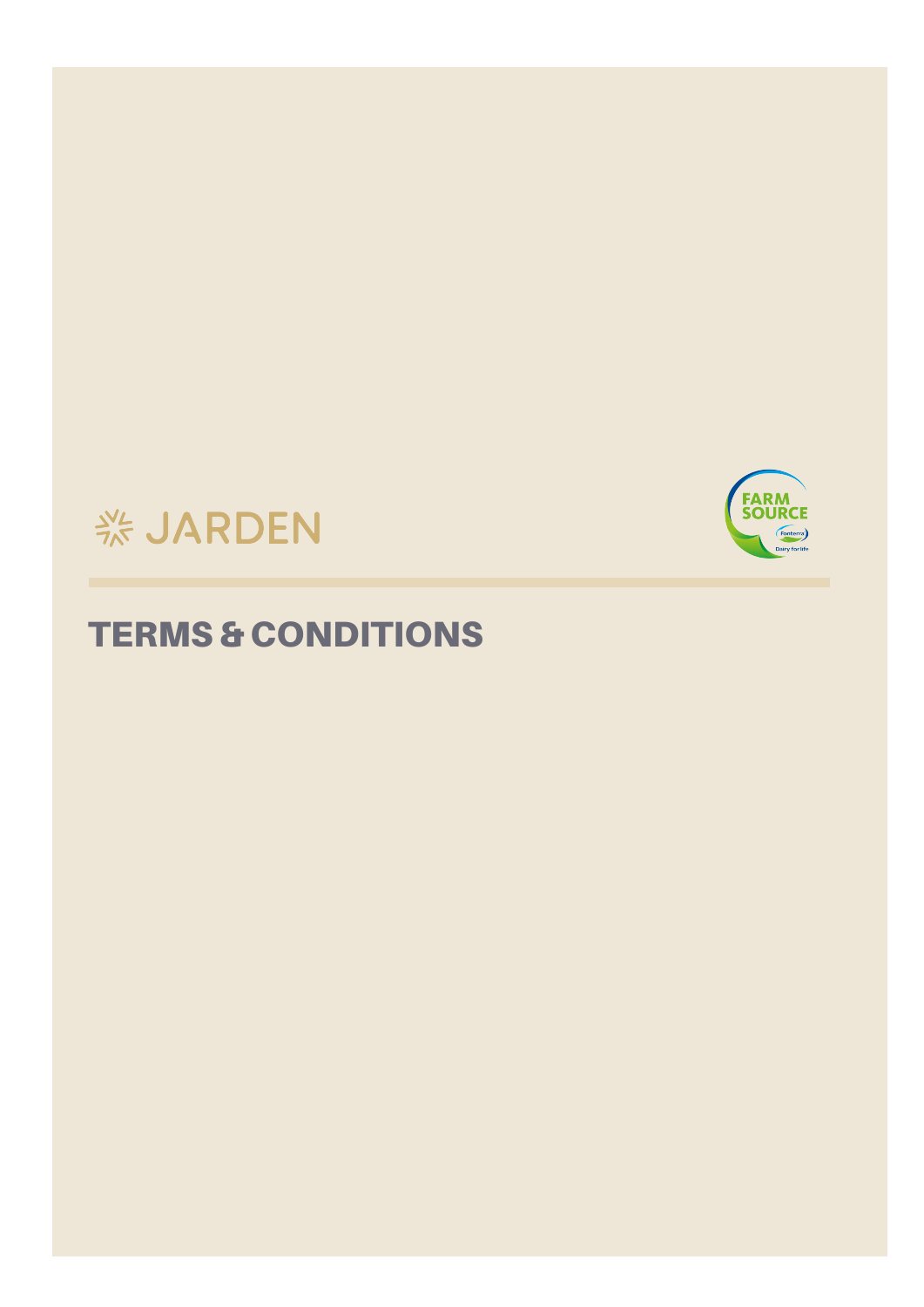



## TERMS AND CONDITIONS

## Please read these Terms and Conditions in full. We provide our services in accordance with these Terms and Conditions. We draw your attention to the following:

- We are not required to verify the authenticity of the instructions provided to us, and you will be bound by those irrevocable instructions (clause 3.5).
- We are not required to act on any particular instructions for any reason, and we may defer or seek further information. We will not be liable for any price movements, fluctuations or losses that may be incurred as a result (clause 3.6).
- We may modify any instructions under certain circumstances and have the right to cancel a Transaction where we are of the opinion there is reasonable justification (clause 3.7).
- We may offset any credit balance in your Account or sell any Securities (including Securities held in Custody) to satisfy any amounts owing to us (clause 3.18).
- You indemnify us in certain situations (clauses 5, 25.9 and Appendix II clause 22).
- We will deduct and retain a margin from any interest to be paid to you on money held on your behalf in the Cash Management Account (clause 7.8)
- We will receive communications in relation to your Custody Investments, however, we are not under any obligation to forward those to you, attend any meetings or vote, or exercise any discretion on your behalf (clause 9.13).
- You must pay our fees on demand (clause 10).
- You authorise us to debit your account for fees (clause 10.2).
- We will not be liable to you for any loss, damage, cost or expense in respect of any action, omission, default, error or delay by us under these Terms and Conditions, except in circumstances of gross negligence or wilful default by us (clause 13).
- You authorise us to collect and disclose personal information about you to certain companies, institutions and regulators (clause 20.2).
- We may terminate this Agreement without notice to you (clause 25).
- If you are an Independent Trustee of a Trust, your personal liability is limited to the net assets of the Trust (clause 26A.3).
- We may assign or transfer any of our rights, interests, benefits or obligations (clause 26C).
- We may amend these Terms and Conditions at our sole discretion (clause 26D).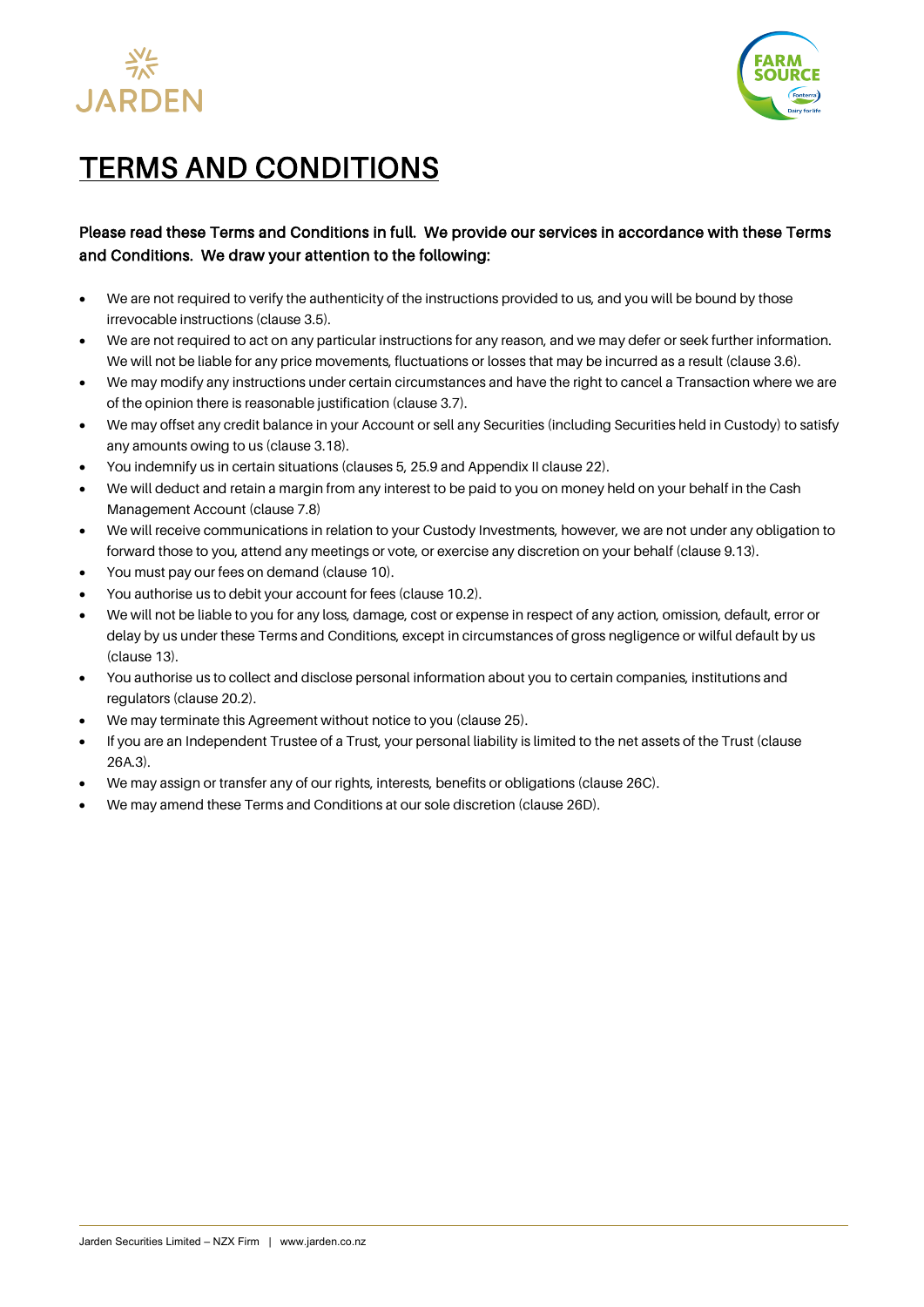



## Services to be provided

- 1.1. We agree to provide the Services to you, subject to any requisite instruction or written supplementary agreement.
- 1.2. You agree that by using our Services, you are bound by the terms and conditions of this Agreement.
- 1.3. We reserve the right to decide not to provide Services to you.
- 1.4. Unless otherwise specified by us, any investment research or information about Securities made available to you by us is provided for general information purposes only and does not constitute, nor should be construed as, advice whether of an investment, personalised financial, legal, tax, accounting or other nature.

#### **2.** Your Account

- 2.1. We will open an Account for you, in the name prescribed in the client section of Part A.
- 2.2. You agree to take responsibility for the activities conducted through the Account and recognise the confidential nature of, and agree to keep confidential, the Account details and all information supplied to us under this Agreement including, without limitation, your FIN, CSN and/or equivalent code, number or identifier ("Code(s)"). You acknowledge and agree that security of the Account, Code(s) and any relevant Bank Accounts are important to any Transactions and provision of the services under this Agreement and that you will use all reasonable endeavours to ensure that any systems or methods of communication you use to interact with the Account, Jarden's systems or to otherwise submit instructions are secure.
- 2.3. Where you are not an individual, the persons noted in Part A as Authorised Persons shall have authority to operate the Account and it is your responsibility to ensure that such Authorised Persons comply with the terms of this Agreement.

#### **3.** Operation of Account

#### *Use of Account for own purposes*

3.1. You will use the Account for trading on your own account only and for the subsequent settlement of Transactions and matters ancillary to the holding of Securities and your funds. You may not use the Account on behalf of another person.

#### *Authority to use Account*

- 3.2. The Account may be operated by you or Authorised Persons only and, subject to this Agreement, we will be required to accept instructions from you or Authorised Persons only.
- 3.3. The Authorised Persons may be varied by you giving to us notice of the new, or additional, Authorised Persons or the revocation of any Authorised Person's authorisation. New or additional Authorised Persons shall complete the requisite form and you shall sign the same (in accordance with any legal requirement for that signature) to evidence the appointment and agreement with the terms and conditions of this Agreement. Until we have received written revocation from you of any Authorised Person's appointment and authority, we will be entitled to rely and act upon the instructions of that Authorised Person.

#### *Accepting instructions*

- 3.4. Subject to this clause and clauses 3.5 to 3.7 (inclusive), we will accept instructions from you or an Authorised Person by notice, telephone, personal attendance or in such other manner (including by other electronic means) as we may previously have agreed with you. We may, in our discretion, for security purposes, ask you or any Authorised Person to provide further documentation or information in relation to the instructions (including information specified in Part A). For completeness, the provisions of clause 26 apply to all written instructions.
- 3.5. Notwithstanding clause 3.4 above, we are under no obligation to verify the authenticity of any instruction or purported instruction and may act on any instruction from any person that we reasonably believe to be an Authorised Person without making any further enquiries, and you shall be bound by those instructions. We are entitled to rely on, and treat as authorised, an instruction received from any one of the Authorised Persons.
- 3.6. We reserve the right not to act on a particular instruction given, or purported to be given, by you or an Authorised Person for any reason whatsoever, and may defer action or seek further information as we see fit, and will not be liable for any price movements or fluctuations or any other loss, cost or expense suffered or incurred by you or an Authorised Person as a result of us not acting on that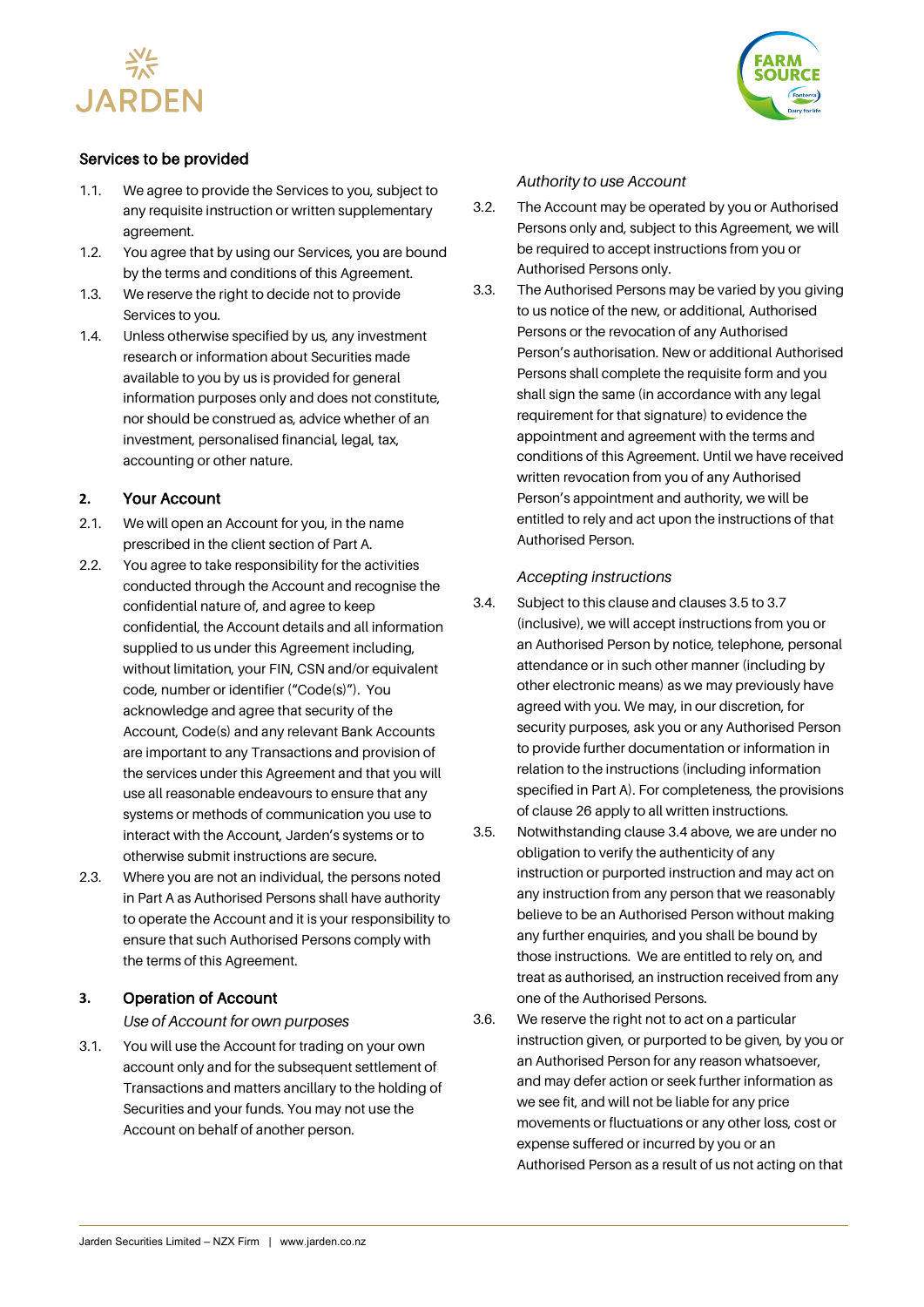



instruction, or otherwise arising in connection therewith.

- 3.7. Once we have actioned your instructions, and the relevant Securities have been traded or arranged to be traded, those instructions cannot be revoked. Notwithstanding this, we may, in our sole discretion, modify those instructions (including, but not limited to, a modification to the settlement currency, or destination such as CSN or Custody Account) if:
- 3.7.1 you request a modification;
- 3.7.2 we reasonably consider that the modification is within the general bounds or intention of your instructions or reasonably necessary to give effect to the intention of the instructions; or
- 3.7.3 it is reasonably necessary to make a modification to those instructions due to market conditions, restrictions or requirements, or any of our obligations under law, regulations or industry codes. We reserve the right to cancel a Transaction without notice to you where we believe there is reasonable justification for the cancellation. We shall not be liable for any loss or expense you incur as a result of the cancellation of a Transaction for whatever reason.

#### *Implementation of Transactions*

3.8 Subject to clause 3, instructions will be implemented by us undertaking the relevant Transaction on your behalf in accordance with the applicable rules of the market or product at that time. You acknowledge that Securities purchased in your name may be registered in our name, the name of the Nominee, or the name of an Agent.

#### *Bringing Orders To Market – NZX Markets*

- 3.9 You authorise Jarden to exercise judgment and discretion in respect of all of your orders and placing those orders to market. We may (as we consider appropriate):
- 3.9.1 accumulate or bundle orders coming to market;
- 3.9.2 delay execution of your orders; or
- 3.9.3 delay orders to facilitate Crossings.
- 3.10 For the purposes of the accumulating or bundling of your orders, we confirm this may include bundling with Principal Orders or including Prescribed Person Orders in circumstances where, in our opinion, there is benefit to you in doing so.
- 3.11 You may override this authority by clear instruction in respect of any particular order, and we will act on your specific instructions, subject to the NZX Rules.

#### *Allocation Policy*

3.12 Prior to the allocation of Securities, we may, at our discretion, transfer your order(s) into a pool account. Orders that are transferred into that pool account will be allocated at the average price of the applicable orders.

#### *Clearing and Settlement*

- 3.13 We carry out the clearing and settlement of Transactions executed on your behalf on NZX Markets in accordance with the Clearing and Settlement Rules and the Depository Rules. Under the Clearing and Settlement Rules, your rights and obligations as a party to a Transaction will be novated (in accordance with the Clearing and Settlement Rules) and Jarden will become principal in the resulting Relevant Settlement Transaction, and therefore take on all of the clearing and settlement terms for the Relevant Settlement Transaction and you agree to this novation pursuant to, and on the terms and conditions provided for in the Clearing and Settlement Rules to the fullest extent provided by law.
- 3.14 Your rights and obligations in relation to the clearing and settlement of a Relevant Settlement Transaction will be limited to any rights against, and any obligations to, Jarden and you will not have any rights against, or obligations to, CHO in relation to the clearing and settlement of the Relevant Settlement Transaction.
- 3.15 The liability of CHO, CDO, the Depository Nominee, New Zealand Clearing and Depository Corporation Limited and NZX to any person (including you) is limited or excluded by, and is subject to, the provisions of Section 8 of the Clearing and Settlement Rules and Section 9 of the Depository Rules.
- 3.16 You grant Jarden at all times full and exclusive rights, power and authority to bind you under the Clearing and Settlement Rules and to authorise the application of your client assets in accordance with the NZX Rule 18.10.
- 3.17 You may not assert against CDO or the Depository Nominee or any person acting on behalf of CDO or the Depository Nominee (or both of them) any proprietary, equitable, contingent, future or partial interest in any funds or Securities held in a Settlement Account or a Depository Account.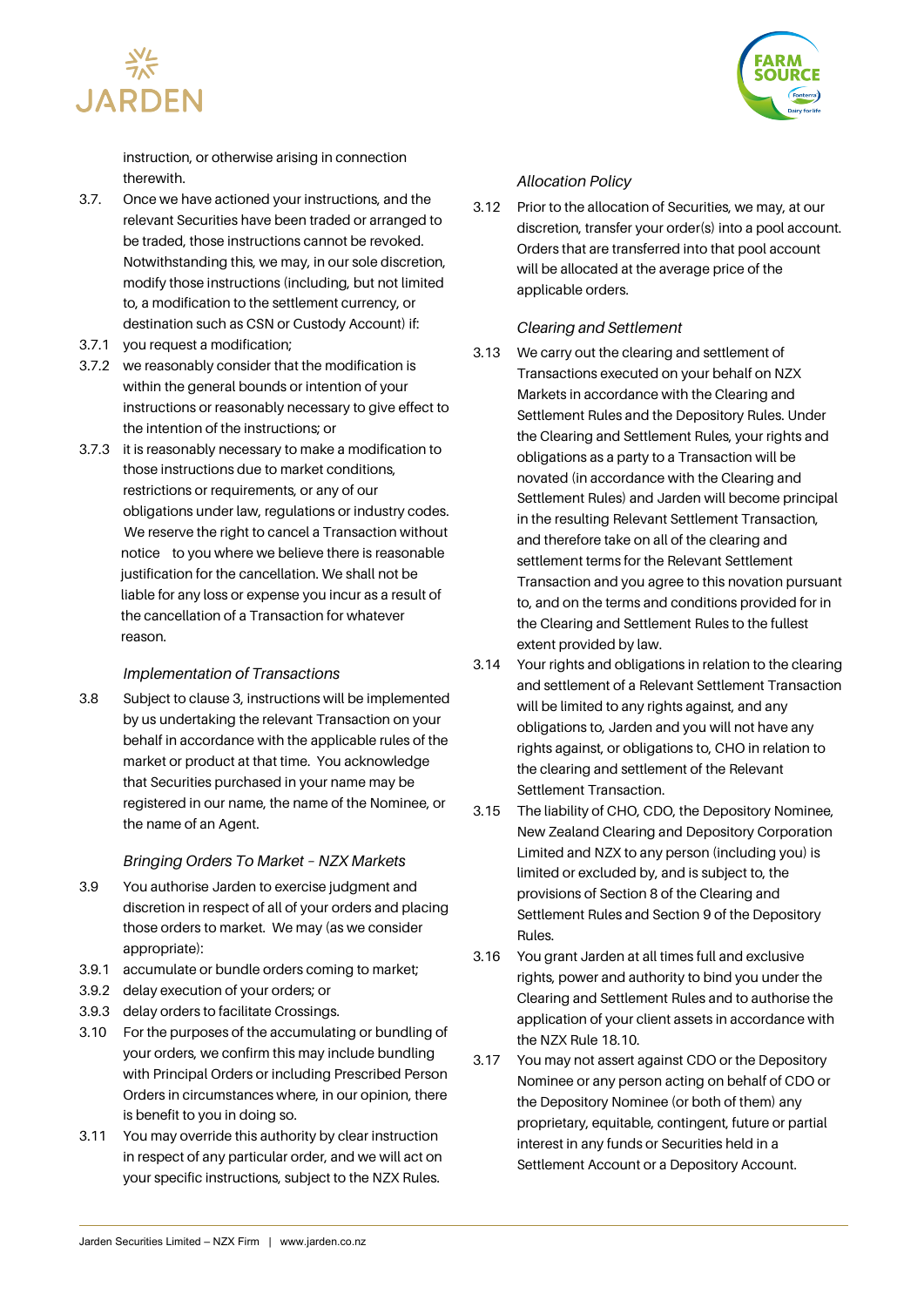



3.17A For the purposes of Rule 15.8.1, Jarden Securities Limited, registered office Level 14, 171 Featherston Street, Wellington, 6011, main telephone number 04 474 4400, settles trades on your behalf.

#### *Payment by You*

- 3.18 Where you have to pay for Securities bought (whether in New Zealand dollars or a foreign currency), you must immediately pay us the full amount required in respect of the relevant Transaction in cleared and immediately available funds, by agreed means and notify us of the payment. Where payment is not made within the required time, Jarden may at its discretion lend you the money necessary to make payment. By instructing us to acquire Securities you agree that where you fail to make payment, whether Jarden lends you the funds necessary to settle a Transaction or otherwise, Jarden may offset any payment obligation against a credit balance in the Account, offset any payment against a credit balance held on your behalf in a Cash Management Account, sell Securities (including any Securities held on your behalf in the Safe Custody and Nominee Service) and offset the sale proceeds against the amount owing, or charge interest as set out in clause 3.23.
- 3.19 Unless otherwise expressly agreed, a Transaction will be settled in the currency of the market in which the Transaction was or will be effected. For the purposes of any conversion into or from New Zealand dollars, the exchange rate will be that applicable at the time and date on which the Transaction was completed (rather than the date on which it was placed). Subject to the applicable currency regulations, Jarden may take a margin on the exchange rate (and the exchange rate disclosed to you will be marked-up or marked-down from the exchange rate at which Jarden contracts with the relevant bank).
- 3.20 Subject to clause 3.18, if payment for Securities bought is not made by the required date (or Jarden does not lend you the funds or otherwise satisfy the payment obligation in accordance with clause 3.18), any of those Securities registered in your name must be returned to us. You hereby grant us an irrevocable power of attorney, exercisable in the event of non-payment by you as outlined in this Agreement, in your name and on your behalf to take such actions and sign such documents as are

necessary to register the relevant Securities in our name.

- 3.21 For the purposes of this Agreement, any recall of an electronic payment or dishonor or other nonclearance of a cheque tendered in settlement of a Transaction will be treated as non-payment by you by the due date.
- 3.22 Before effecting any buy Transaction we may, in our discretion, require you to put funds in the Account for the full amount of the purchase price or other consideration for the Transaction, together with the amount of any applicable fees and charges payable on the Transaction. We shall be entitled not to act on any instructions where you fail to put the Account in funds despite having been requested by us to do so.

#### *Interest on Account*

3.23 We may charge, and you shall pay if so charged, interest at the Interest Rate on any loan balances on the Account, arising as a result of your non-payment by the due date of any amount payable to us under this Agreement. Such interest will be calculated daily.

#### *Delivery of Securities by You*

- 3.24 You warrant that by placing a sell order you own the relevant Securities and shall deliver to us (or, where appropriate, to our agents) all necessary documentation and information to settle a sale Transaction by or before the due date specified on the Contract Note. If you do not deliver all documentation and information by or before the due date or if any documentation or information is at variance with the details on the Contract Note:
- 3.24.1 we may buy back the relevant Securities and retain any profit on the buy back; and
- 3.24.2 you shall be liable to us for any and all costs, losses and liabilities incurred as a result.
- 3.25 Proceeds from the sale of Securities will not be paid to you or otherwise be available to cover any other obligations owed by you until the transfer of Securities is complete.

#### *Irregularities in Account or Statement*

3.26 You must notify us within 10 Business Days of receipt of a Contract Note if you become aware of any irregularities in the Account, and must also notify the Registry within 10 Business Days of receipt of a Statement from the Registry if you become aware of any irregularities in that Statement. Unless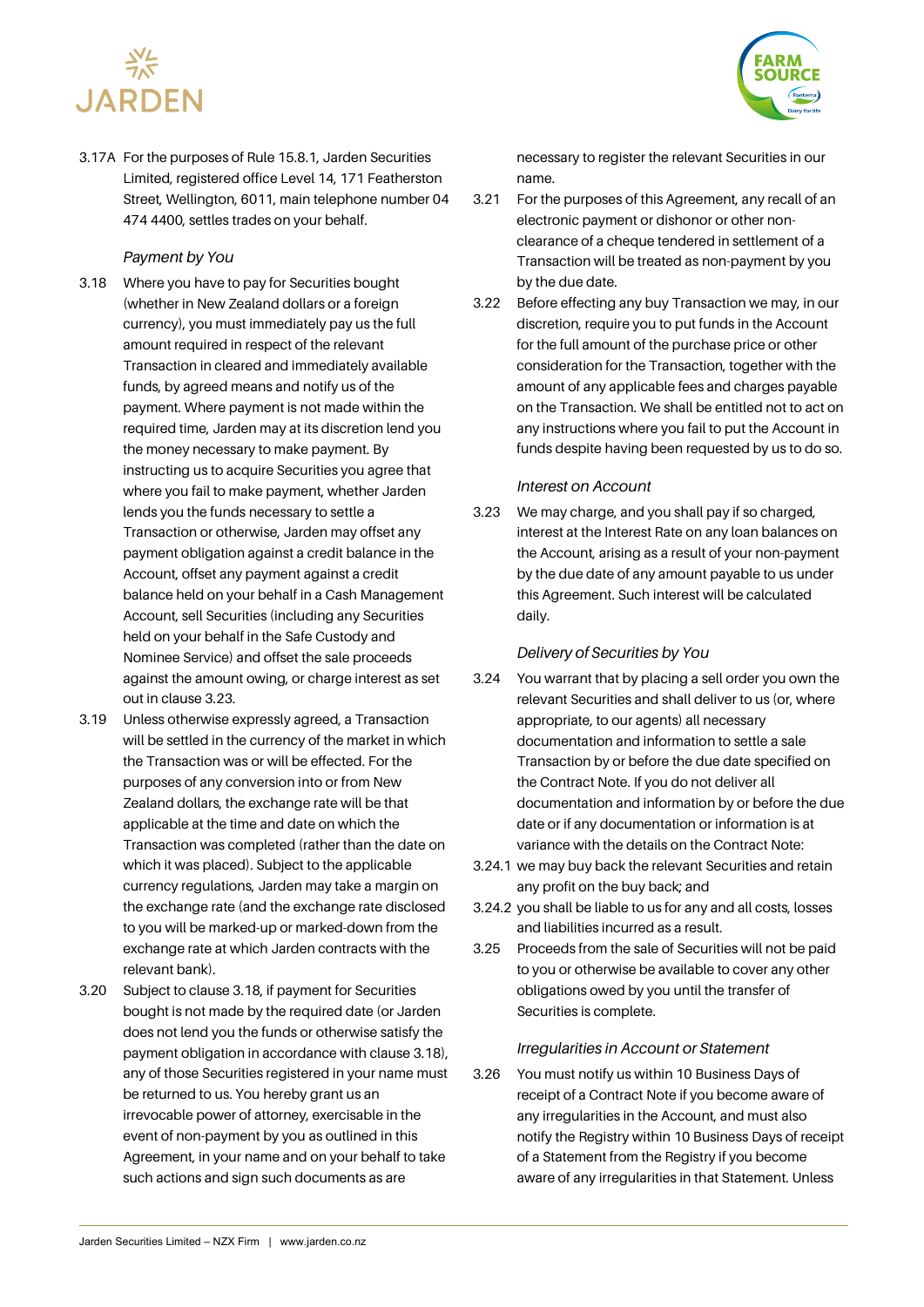

you raise any irregularity within such timeframe, the Contract Note shall be binding on you.

3.27 Any inadvertent or accidental failure to send or make available a Contract Note to you shall not release you from any of your obligations in respect of the Transaction or otherwise under this Agreement.

## 4 Transaction Disputes

- 4.1 Subject to clause 3, if you dispute any details of a Transaction you must notify us in writing of the dispute, giving the following information:
- 4.1.1 the amount and nature of the disputed Transaction; and
- 4.1.2 the date and approximate time (if known) on which the disputed Transaction occurred.
- 4.2 The dispute will be dealt with in accordance with the terms of clause 23 (Disputes Resolution).
- 4.3 In investigating a dispute, we may refer to any relevant telephone recording and, if requested by you, will also allow you to listen to any relevant telephone recording.

## 5 Client Indemnity

- 5.1 You will, on demand, indemnify us and our related companies, partners, affiliated persons, directors, officers and employees against any and all losses, costs, claims, damages, penalties, fines, expenses and liabilities which we may incur or suffer as a result of:
- 5.1.1 any material breach of this Agreement on your part, or on the part of any person for whom you are responsible in terms of this Agreement, except to the extent that the material breach has resulted primarily from gross negligence or wilful default by us;
- 5.1.2 any failure by you to provide us with any notice or instructions required under this Agreement;
- 5.1.3 us relying in good faith on, and implementing, instructions given by a person who is holding themselves out as an Authorised Person unless there were reasonable grounds for us to doubt the identity or authority of that person;
- 5.1.4 us having to pay funds to any other person in settlement of a Transaction where you have failed to place us (or an agent) in funds for that Transaction by the due date;
- 5.1.5 us having to deliver Securities to any other person in settlement of a Transaction where you have failed to deliver Securities to us (or an agent) for that Transaction by the due date;
- 5.1.6 us having to purchase Securities as a result of you instructing us to sell a greater number of Securities than you own;
- 5.1.7 us relying in good faith on information you have either provided to us or made available to us;
- 5.1.8 any Position, and arrangements entered into directly or indirectly, on your behalf in connection with that Position;
- 5.1.9 us exercising any of our rights and powers pursuant to this Agreement.
- 5.2 You acknowledge that you have reviewed and agree that the indemnities set out in this clause 5 are appropriate and reasonable given the nature and context of the Services.

## 6 Bank Account

- 6.1 Unless otherwise agreed in writing between you and Jarden, there shall be only one Bank Account (including all suffixes on that Bank Account number) used in the operation of the Account.
- 6.2 Bank Account details may be changed by notice to us and evidenced by a pre-printed bank account deposit slip or other suitable identification of the Bank Account provided by the relevant bank.

## 7 Cash Management Facility (If applicable)

- 7.1 Jarden will provide its Cash Management Service in respect of funds held on your behalf in a pooled client trust Cash Management Account(s) with ANZ Bank New Zealand Limited, or any successor or other registered bank in New Zealand or elsewhere. The funds held in the Cash Management Account(s) are segregated in trust. The cash management facility may offer multi-currency accounts and may offer interest on deposits at the rate notified to you from time to time by us or the relevant bank provider. The current rates for the Cash Management Account are available from your advisor.
- 7.2 The bases for the setting and calculation of interest rates may vary at the discretion of the relevant bank provider and Jarden in terms of the margin taken by Jarden (see 7.8 below).
- 7.3 The cash management facility enables you to request that funds be deposited to or withdrawn from the Cash Management Account(s) at any stage by notice to Jarden.
- 7.4 Where the Cash Management Account(s) is used for the settlement of Transactions on your Account and the payment of fees due under this Agreement, you authorise us to debit the Cash Management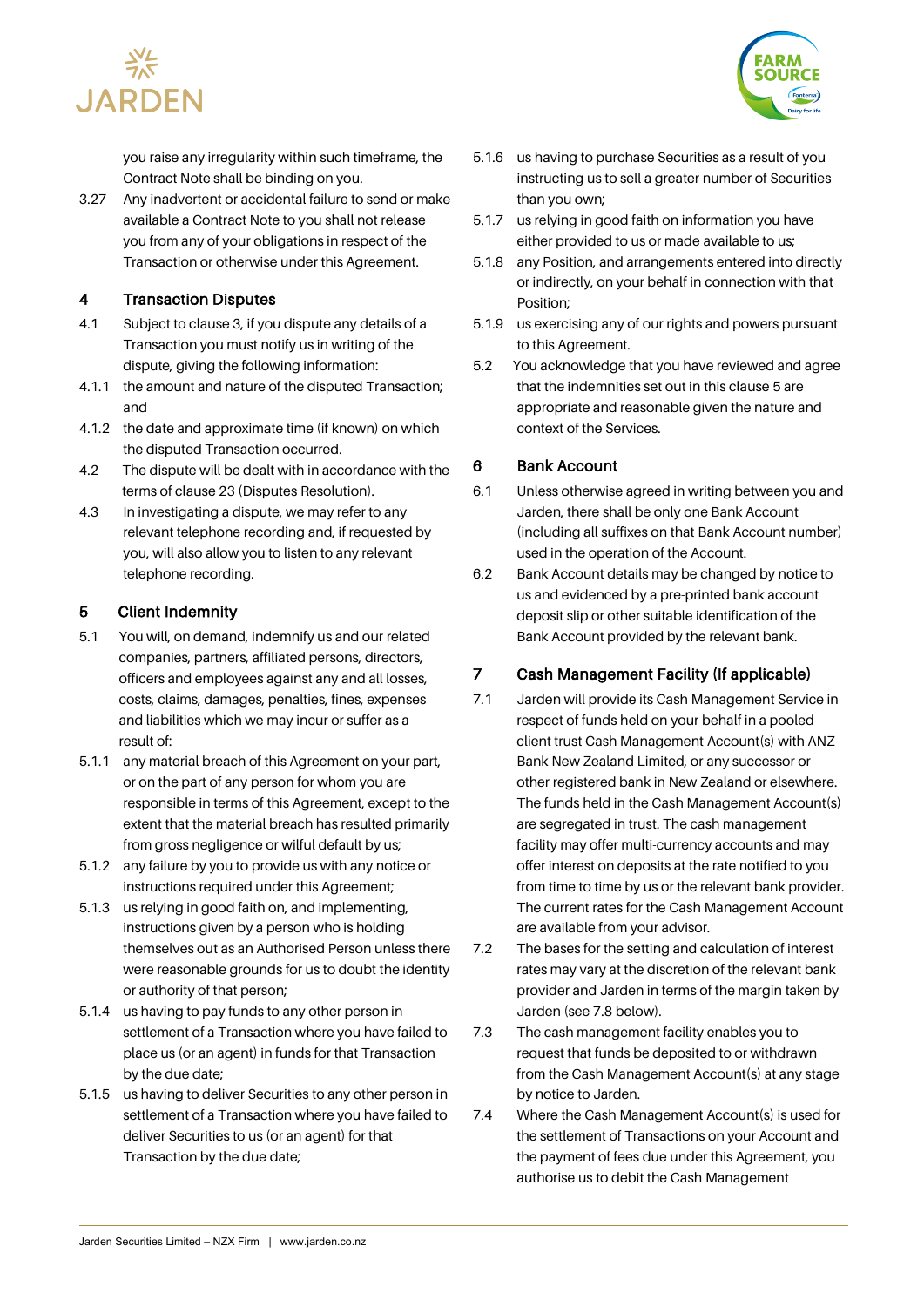

Account(s) for the purpose of payment of Securities bought by you and the payment of any fees. In respect of this authority, we agree to credit the Cash Management Account(s) with available proceeds in respect of sale Transactions on your Account.

- 7.5 Cash Management Account transaction statements and account balances (showing the funds recorded in the account(s) held for you) are produced monthly or more frequently if requested by you.
- 7.6 Dividends from Custody Investments held pursuant to clause 9 can be deposited directly into the Cash Management Account(s).
- 7.7 Jarden may charge such fees on the Cash Management Facility as notified to you from time to time and will be entitled to deduct the margin (as set out in 7.8 below).
- 7.8 You acknowledge that:
- 7.8.1 The rate of gross interest paid to you on money held on your behalf in the Cash Management Account(s) does not equal the interest paid to Jarden on amounts in the Cash Management Accounts. Instead, the interest paid to you on money held on your behalf in the Cash Management Accounts reflects a margin deducted and retained by Jarden from the rate of interest that is paid to Jarden by the bank as the holder of the Cash Management Account on behalf of clients (the *Margin*).
- 7.8.2 The amount of the Margin will change from time to time.
- 7.9 By instructing Jarden, at any stage, that funds are to be deposited in the Cash Management Account(s) you consent to the deduction by Jarden of the Margin from the rate of interest it receives as the holder of the Cash Management Account on behalf of clients.
- 7.10 The Cash Management Account(s) are unsecured debt securities of the relevant Cash Management Account.

## 7A Client Funds and Depository Accounts

- 7A.1 Under the NZX Rules, Jarden is required to deposit and administer any funds received from you, or for you, in relation to Transactions (referred to in the NZX Rules as Client Funds) in a trust account (referred to in the NZX Rules as a Client Funds Account).
- 7A.1.1 Under the NZX Rules, all your Client Funds deposited into a Client Funds Account are held on trust by us for you and only to be applied:



- for the purposes of the settlement, or reimbursement of Transaction for or to you;
- in settlement of the Transaction;
- in payment to any other person for whom Client Funds have been held in the Client Funds Account;
- in payment of brokerage and other charges properly payable to us pursuant to this Agreement.
- 7A1.2 Unless otherwise specifically stated, no interest will be payable on funds held on or for your account in a Client Funds Account. For the avoidance of doubt, this clause does not apply to any Cash Management Account.
- 7A.2 Under the NZX Rules, Jarden may also use a Depository Account as a Client Funds Account. Under the Clearing and Settlement Rules, Jarden may also use a Depository Account for the purpose of holding Securities held in a Custody Account. If Jarden elects to use a Depository Account as a Client Funds Account or for the purpose of holdings Securities held in a Custody Account:
- 7A.2.1 Under the Depository Rules:
	- CDO and the Depository Nominee must recognise the Depository Participant in whose name the Depository Account is held as the sole beneficial owner of Securities or funds held in that Depository Account.
	- CDO and the Depository Nominee must not, except as ordered by a Court of competent jurisdiction or as is expressly provided by the Depository Rules, be liable for, bound by or compelled in any way to see to the execution of any trust or equity affecting ownership of, or incidental rights to, any funds or Securities held in a Depository Account, nor to recognise the Depository Participant in whose name the Depository Account is held as holding any funds or Securities held in a Depository Account on trust nor to recognise any proprietary, equitable, contingent, future or partial interest in any funds or Securities held in a Depository Account or any other right, except the beneficial right of ownership of the Depository Participant in whose name the Depository Account is held.
- 7A.2.2 you shall not assert any such proprietary or equitable interest or other right against CDO, the Depository Nominee or any person acting on behalf of CDO or the Depository Nominee (or both).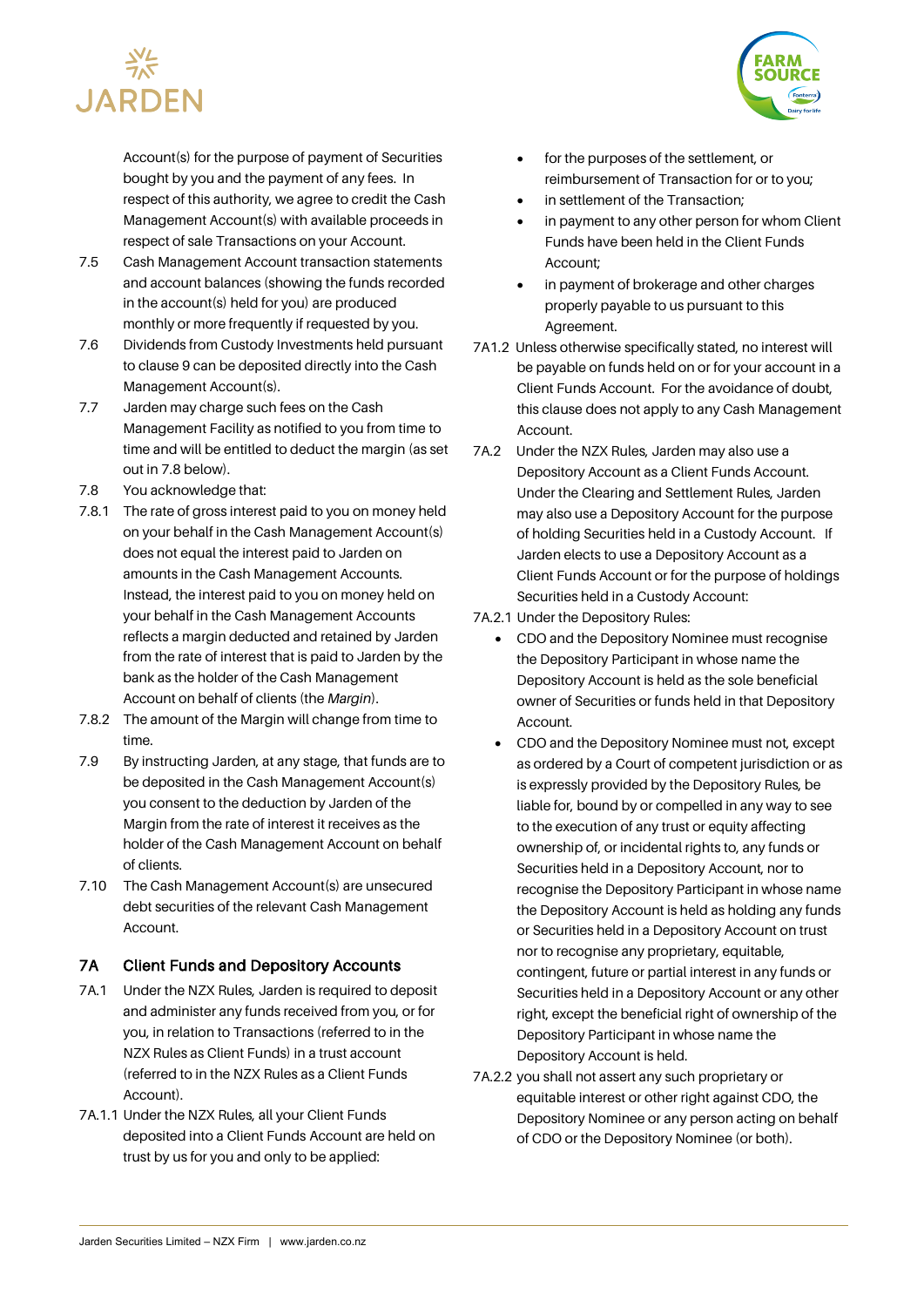



## 8 Foreign Currency

Where foreign currency transactions are arranged at your instruction we may take a margin on the exchange rate, the margin will be equal to the difference between the exchange rate at which we undertake the exchange transaction as advised to you and the exchange rate charged to us or which we apply to a transaction. The exchange rate disclosed on the Contract Note will be marked-up or marked-down as the case may be, from the rate at which we conduct the Transaction.

## 9 Safe Custody and Nominee Service (if applicable)

- 9.1 Where instructed by you, Jarden will provide its Safe Custody and Nominee Service to you. The Safe Custody and Nominee Service facilitates, in respect of Custody Investments, the handling (including payment and collection) of principal, dividend and interest receipts on your behalf and delivery / receipt of Securities on settlement, and includes the title safekeeping of Custody Investments which is necessary for and incidental to the handling of principal, dividends and interest.
- 9.2 You agree to appoint the Nominee to hold your Custody Investments as bare trustee and to provide you with the Safe Custody and Nominee Services in accordance with this Agreement. In addition, we may at any time, and in our absolute discretion, appoint an Agent to provide all, or part of, the Safe Custody and Nominee Services, and this Agreement shall apply to the Agent with any necessary modifications.
- 9.3 Except where Securities are purchased by Jarden on your behalf, you shall deliver to us all necessary documentation and information, and sign any documentation reasonably requested by us from time to time, to enable us to transfer the Securities into safe custody at Jarden as directed.
- 9.4 You represent and warrant that: you are the beneficial owner of the Custody Investments, or you act as trustee on behalf of the beneficial owner and the Custody Investments are free and clear from any security interest or other encumbrance or impediment.
- 9.5 Your Custodial Investments shall not be transferred, exchanged, any rights attached to the same exercised or otherwise dealt with, except pursuant to this Agreement, where required by law, or on your instructions or those of an Authorised Person.
- 9.6 Your Custody Investments may (but do not have to be) be held in a pooled account. This means that the legal title to the investment is registered in a single name. Individual client's assets are identified only within our safe custody records (or, where applicable, those of the Nominee or our Agent). Legal title to the Custody Investments will be in the name of the Nominee or the Agent as bare trustee. You at all times retain beneficial ownership of the Custody Investments.
- 9.7 In accordance with NZX Rules and applicable law, Custody Investments held on your behalf shall be recorded and held in a separate account in Jarden's books segregated from assets belonging to Jarden. The Nominee or any Agent appointed shall be directed to so record and hold (so far as permitted by law, regulations or market practice) all Custody Investments as identifiable for the account of clients or otherwise to the order of clients as the Agent may think proper for the purpose of providing for their safe keeping.
- 9.8 Jarden, the Nominee or any Agent may in its discretion refuse to accept (in whole or in part) any deposit of Custody Investments under this Agreement.
- 9.9 For the avoidance of doubt, the Safe Custody and Nominee Service shall not be deemed to terminate as a result of any change in the Custody Investments held from time to time or if no Custody Investments are held.
- 9.10 Overseas investments will usually be held in an omnibus account in the name of a nominee company controlled by an independent custodian appointed by the Nominee or Agent.
- 9.11 In exceptional circumstances, overseas investments may be registered in the name of a custodian. This will only occur where, due to law or market practice of the overseas jurisdiction, Jarden considers it is in your best interests or it is not feasible to do otherwise. Where investments are so held, your investments may not be segregated from the custodian's or Jarden's own investments and, in the event of default of the custodian or Jarden, you may not be as well protected.
- 9.12 In the unlikely event of default by the Nominee or an Agent, there may be an irreconcilable shortfall and you may be required to share in that shortfall, subject to the law or market practice in the applicable jurisdiction.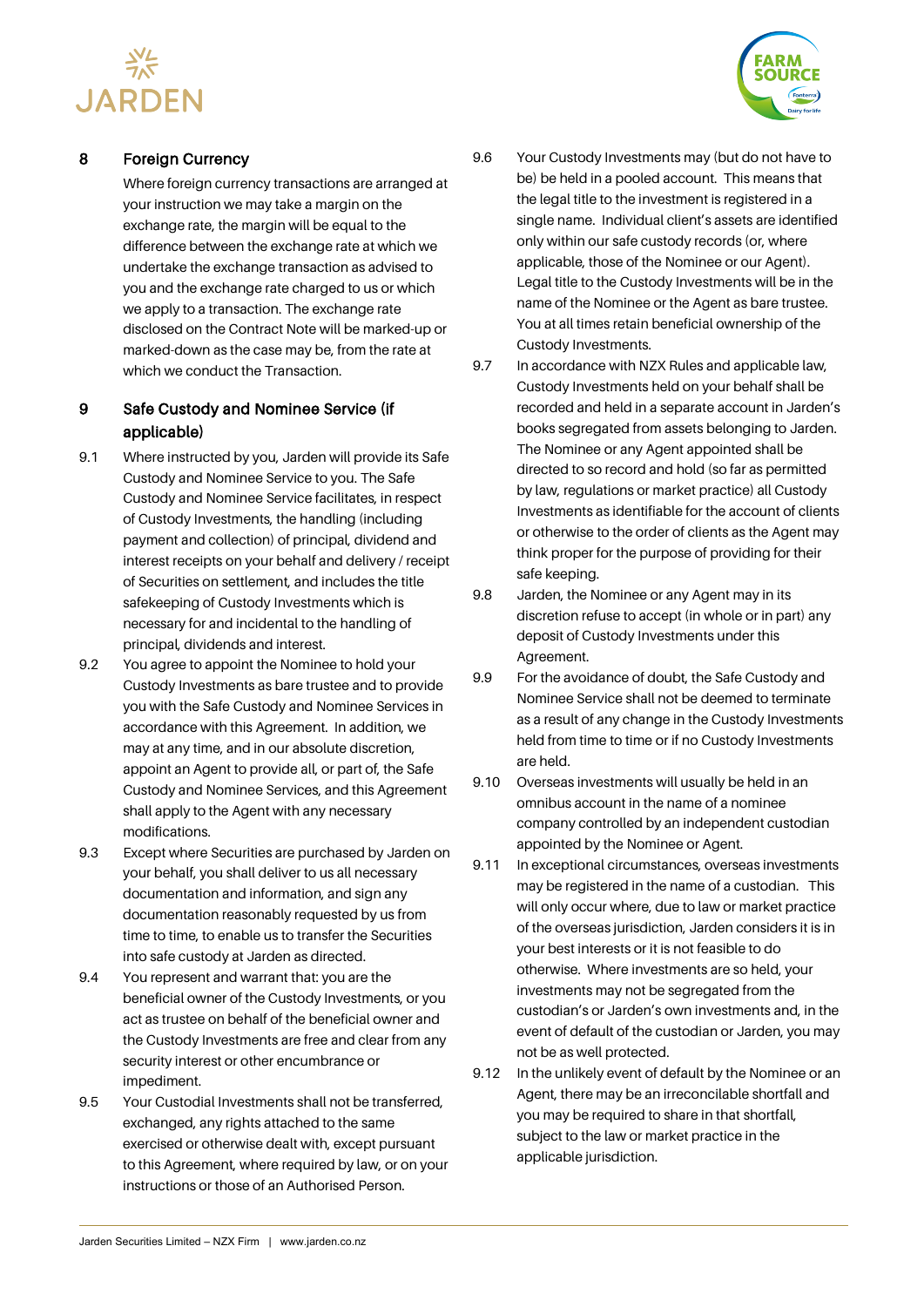



- 9.13 The Nominee (or any Agent) will receive all documentation, reports, notices, actions, proxies and communications ("Documentation") that affect your Custody Investments. You agree and acknowledge that:
- 9.13.1 we are not required to forward any Documentation to you;
- 9.13.2 we have no duty or responsibility to attend any meetings or vote in respect of any of the Custody Investments or in respect of proxies received in respect of any Custody Investments or for sending any proxies or giving any notice of the receipt of such proxies to you;
- 9.13.3 any written instructions from you to act will be subject to our/ the Nominee's (or, where relevant, the Agent's) determination whether, in reasonable opinion, it is practicable to so act;
- 9.13.4 any instructions from you in respect of optional corporate actions will be deemed to be irrevocable and final; and
- 9.13.5 in the event that we do not, or the Nominee (or, where relevant, the Agent) does not, receive any instructions from you by the deadline specified, or the instructions received are not actionable (for whatever reason), the Nominee (or Agent) will not exercise any discretion in respect of any action. For completeness, this excludes any Jarden DIMS. You further acknowledge that, in these circumstances, the outcome of inaction will differ depending on the terms of the corporate action and the default outcome specified in respect of that corporate action (and in the case of a rights issue may result in the rights lapsing).
- 9.14 You acknowledge that your Custody Investments are held in the name of the Nominee (and/or may be held in the name of an Agent) and you may therefore not receive the benefit of any incentives or individual shareholder benefits that would otherwise be attached to those Custody Investments.
- 9.15 Any consideration, income (including but not limited to dividends and distributions of any kind) and principal (including the proceeds of any disposal) in respect of any Custody Investments, will be received, held and treated in accordance with the terms of this Agreement and the NZX Rules governing the segregation of client money.
- 9.16 The Nominee (and/or any Agent) may deduct taxation from any payment if it is obliged to do so under any law. You are solely responsible for all taxes or similar liabilities levied on or arising out of

any Custody Investments and any payment due to you. Jarden and the Nominee (and any Agent) shall have no responsibility or liability with regard to your tax status or position in any jurisdiction.

- 9.17 You agree and acknowledge that the tax information provided on completion of this Agreement is critical to the provision of the Safe Custody and Safe Nominee Service, and you undertake to notify Jarden immediately in writing should any of the taxation information change.
- 9.18 A statement of Custody Investments will be sent to you at least every six months and otherwise in accordance and as required by applicable law and the NZX Rules.
- 9.19 You authorise the Nominee (or, where relevant, any Agent) to execute as custodian such certificates of ownership, declarations or other certificates as the Nominee (or Agent) shall be obliged to do under and pursuant to applicable law.
- 9.20 Where requested you shall perform such acts and sign and execute all such agreements, proxies, authorities or documents as may be required by us or the Nominee (or any Agent) for the performance or implementation of this Agreement.
- 9.21 Jarden or the Nominee (or, where relevant, any Agent) may refuse at any time, at its absolute discretion to:
- 9.21.1 accept any transfer or deposit of Custody Investments; and
- 9.21.2 hold any Custody Investments, and, if so, will redeliver those Custody Investments to you without terminating the Safe Custody and Nominee Services provided to you.
- 9.22 You shall bear all costs and risks in relation to any refusal to accept any transfer or deposit of Custody Investments, or redelivery of Custody Investments to you or a third party for any reason.
- 9.23 You agree and acknowledge that pursuant to the terms of this Agreement:
- 9.23.1 as at the date of this Agreement, we (or, where applicable, our Agent or Nominee) will provide the Safe Custody and Nominee Services in the following jurisdictions: Australia, Belgium, Canada, Finland, France, Germany, Hong Kong, Italy, Japan, Netherlands, New Zealand, Singapore, Spain, Switzerland, United Kingdom, United States; and
- 9.23.2 we may, in our sole discretion, change the jurisdictions in which we provide Safe Custody and Nominee Services from time to time, and will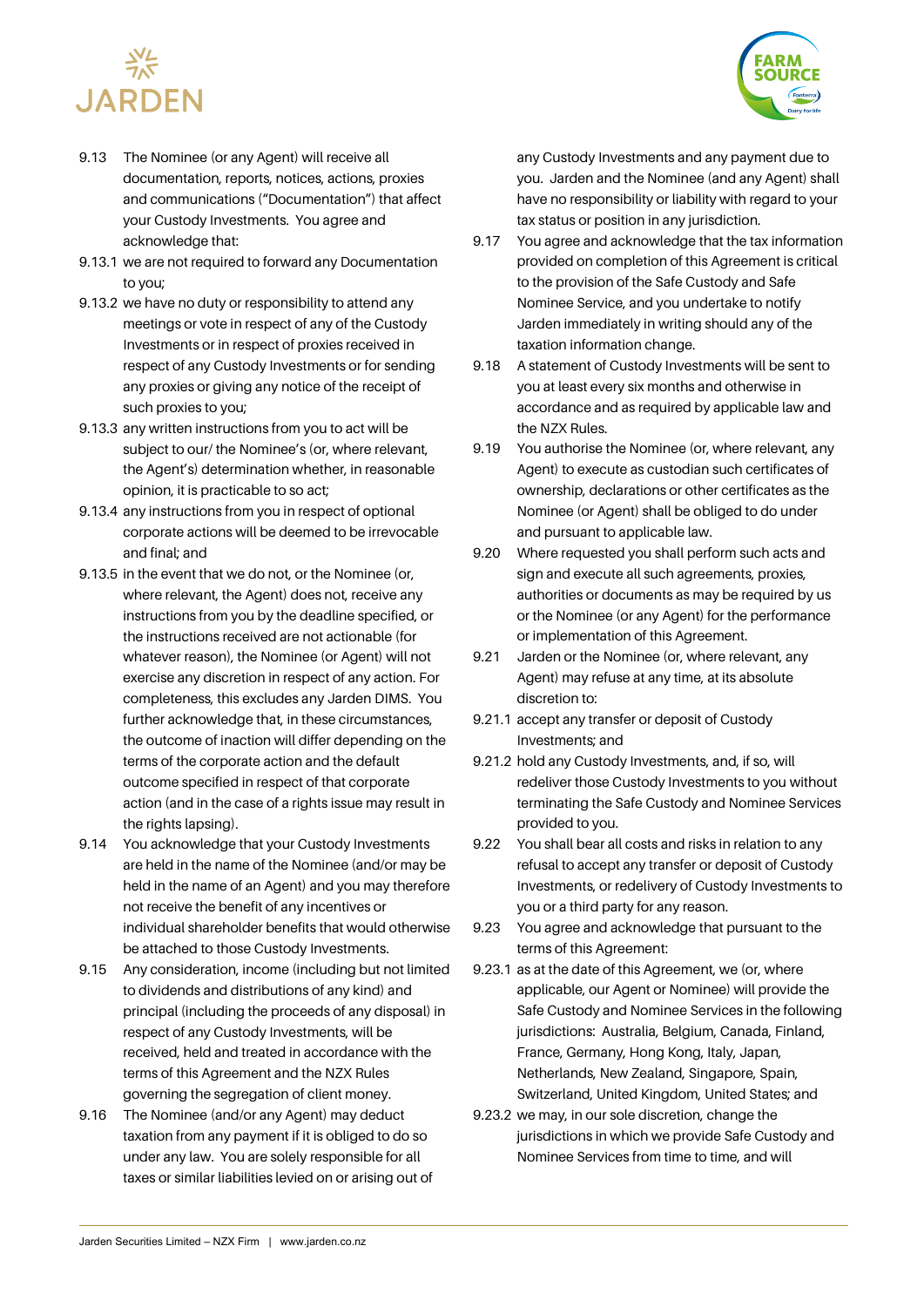



endeavour to notify you of any such changes in accordance with clause 26.

#### *9A Jarden DIMS (if applicable)*

- 9A.1 You may request to invest through the Jarden DIMS. To do so, you must complete a Supplementary Agreement Discretionary Authority. If we agree to accept your Investment Authority provided in that document, the Jarden DIMS will be provided on the terms and conditions set out in this Agreement and Appendices and the Jarden DIMS Documentation. Under the Jarden DIMS Documentation, you grant us discretion to invest your money on your behalf in any investments we consider appropriate, in accordance with the Investment Proposal, your investment objectives, level of acceptable risk, and any investment restrictions that you specify. Unless otherwise agreed, you will not be consulted on the investments we choose for you, and may not exercise any rights over your investments (including voting rights).
- 9A.2 Your Investment Authority is set out in a separate document, called the 'Supplementary Agreement Discretionary Authority'. Your Investment Authority sets out the terms and conditions on which we can undertake discretionary transactions on your Account, and includes your investment objectives and any investment restrictions that you specify. You may change your Investment Authority by giving us notice, with changes taking effect as soon as it is reasonably practicable for us to implement them.
- 9A.3 In providing Jarden DIMS, we will
	- act honestly;
	- act in the best interests of each client using the Jarden DIMS and treat them equitably;
	- not make use of any information we obtain through providing the Jarden DIMS in order to gain an improper advantage for ourselves or anyone else, or to cause detriment to clients using our services; and
	- when exercising our power of investment or performing any duties in relation to the Jarden DIMS, exercise the care, diligence and skill that a prudent person engaged in the position of being a DIMS licensee under the Financial Markets Conduct Act 2013 would exercise in the same circumstances.
- 9A.4 If we delegate or sub-delegate any of our functions in providing the Jarden DIMS, we must take all reasonable steps to:
	- ensure that those functions are performed in the same manner, and are subject to the same duties

and restrictions, as if we were performing them directly; and

• monitor the performance of those functions.

#### 10 Fees

- 10.1 You shall pay us on demand:
- 10.1.1 brokerage and any other fees, charges, duties, costs and taxes at the rate or rates notified by us to you from time to time either generally or in respect of a particular Transaction or Service(s) provided under this Agreement;
- 10.1.2 any agency fees, stamp duty, taxes and other charges incurred in effecting an overseas Transaction;
- 10.1.3 any charges or penalties imposed by another broker or by a stock exchange in relation to any Transactions or other Services provided to you under this Agreement (except to the extent that any such charges or penalties are the direct result of Jarden's breach of this Agreement), including, without limitation, charges or penalties imposed as a result of late or non-delivery of scrip, holder identification particulars or any other information or requirements;
- 10.1.4 reimbursement for any taxes, fees, costs, expenses and other charges incurred by us in connection with this Agreement, and enforcement of our rights under this Agreement.
- 10.2 For the purposes of any Safe Custody and Nominee Services provided to you, you:
- 10.2.1 shall pay Jarden on demand such fees and charges as Jarden may from time to time prescribe in connection with the Safe Custody and Nominee Service provided by it or any Agents under or in connection with this Agreement or in respect of any Transaction; and
- 10.2.2 authorise Jarden to debit your account at Jarden with the fees prescribed, as amended from time to time. An invoice for the fees will be provided by notice to you. The invoice will prescribe what action (if any) is required to be taken in regard to the debit on your Jarden account.
- 10.2.3 Jarden will enforce, for your benefit, any claim against an issuer or any other person in relation to any Custody Investments held on your behalf if so instructed by you or any of your Authorised Persons and subject to Jarden being indemnified by you for any actions, losses, claims, costs, damages, penalties, fines or expenses or liabilities that Jarden may suffer or incur as a result of enforcing such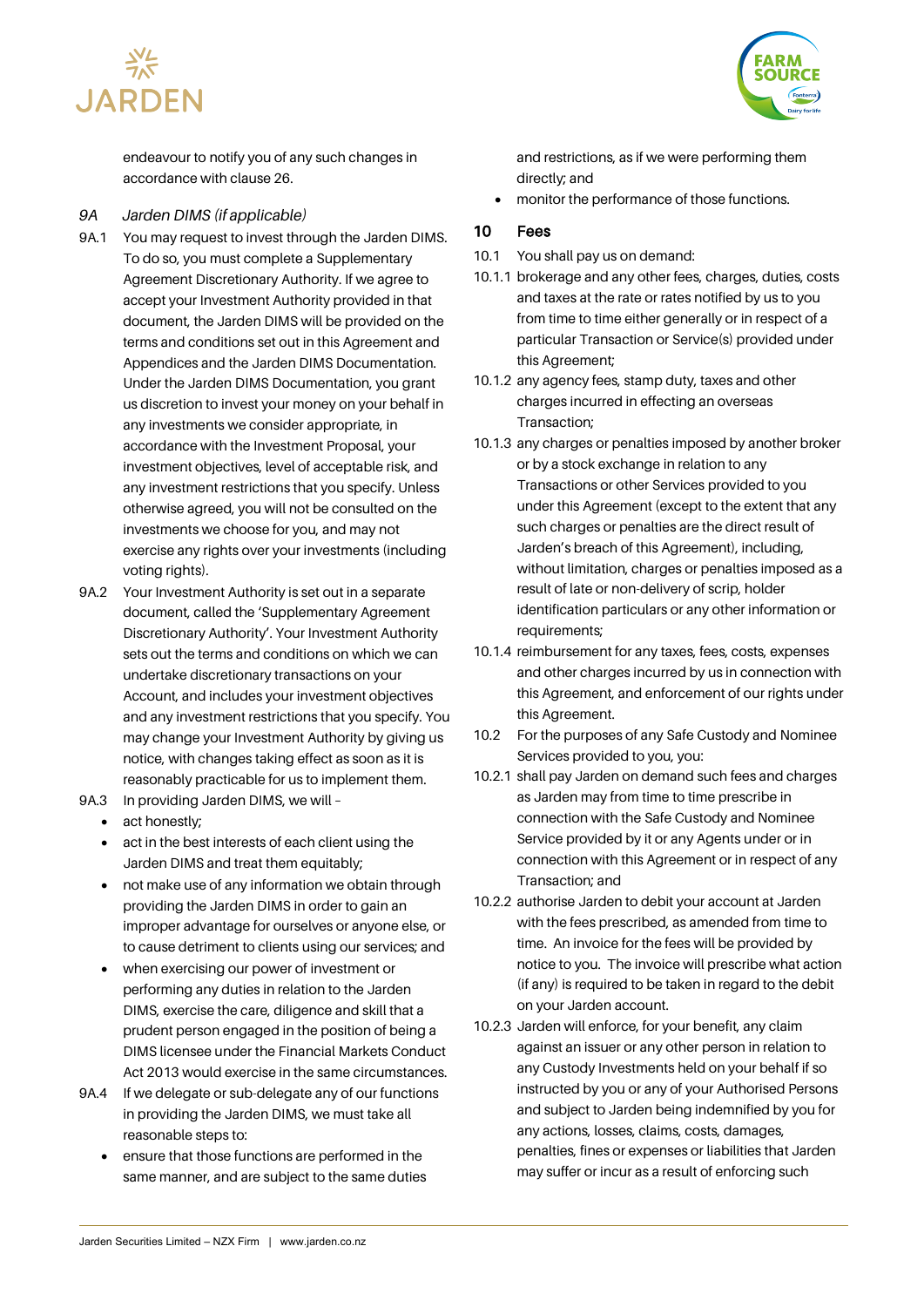



claim (which may include Jarden requiring you to pre-fund the cost of any litigation, including any potential liability for the costs of another party and, if you so instruct, Jarden will assign such claim to you).

## 11 We may Act for both Parties

We may act as agent for both you as a buyer or seller of Securities and also for the corresponding seller or buyer of those Securities, and may also act as principal for our own account in a Transaction.

## 12 Aggregation of orders

We may combine your order with our own orders and orders for other clients. Whilst orders will only be aggregated where this is reasonably believed to be in the overall best interests of clients, aggregation may on some occasions result in you obtaining a less favourable price than separate execution.

## 13 Liability and Force Majeure

- 13.1 Except in the case of (i) gross negligence or wilful default on our part or on the part of any of our employees, or (ii) fraud or dishonesty on the part of any of our employees, we will not be liable to you or any other person in contract or tort or on any other basis for any loss, damage, cost or expense arising directly or indirectly from any act, omission, default, error or delay by us or any of our employees or agents (including any overseas broker or agent appointed by us) in the performance of our obligations under this Agreement.
- 13.2 You agree and acknowledge that neither Jarden nor any of its officers, directors, employees, affiliates, associates, partners, agents or representatives will be liable in respect of any costs or losses, taxes or expenses incurred by you in connection with this Agreement.
- 13.3 Any liability we may have to you will be limited to the direct losses suffered or incurred by you, excluding any consequential loss and any loss of income, business, profit or saving as a result of your or any other person's inability to complete another transaction or honour another obligation. For the purposes of the Safe Custody and Nominee Services, any liability of Jarden under this Agreement shall under no circumstances exceed the market value of the Custody Investments held on your behalf in respect of which such liability arose.
- 13.4 We will not be liable for any failure to perform our obligations under this Agreement if such failure is caused by any event of force majeure beyond our reasonable control or the reasonable control of our employees or agents or system providers. For the purposes of this clause 13, an event of force majeure includes, but is not in any way limited to, any inability to communicate with market makers or with other sharebrokers or financial market participants, financial intermediaries or any stock exchange or financial market, issuer of securities or Registry, clearance or depository agency, failure of any computer dealing, clearing, depository or settlement system or information system, inability to obtain any necessary supplies for the proper conduct of business, and the actions or failures of any counterparty or any other broker or agent (including overseas brokers and agents) or system provider or information provider or of the systems of that broker or agent or system provider or information provider.
- 13.5 Non-performance of our obligations will be excused during the time and to the extent that such performance is prevented, wholly or in part, by force majeure.

## 14 NZX Rules, Clearing and Settlement Rules and Depository Rules

- 14.1 You acknowledge that we are bound by NZX Rules, Clearing and Settlement Rules and Depository Rules.
- 14.2 In the event any change to the NZX Rules, Clearing and Settlement Rules or Depository Rules requires the terms of this Agreement to be amended, this Agreement will be deemed amended as necessary and we will advise you by notice if any such amendment materially affects you but we will not be liable for any accidental failure to advise you of any such amendment.

## 15 Changes in Procedures and Alternative Methods of Trading Securities

- 15.1 We will notify you of any material changes in procedures or conditions for trading and/or arranging Transactions in Securities.
- 15.2 This Agreement is to be read subject to any applicable alternative methods of trading and/or arranging Transactions in Securities (for example, but not limited to, trading restrictions or conventions applicable to a particular Security, product or market, trading of unlisted Securities (including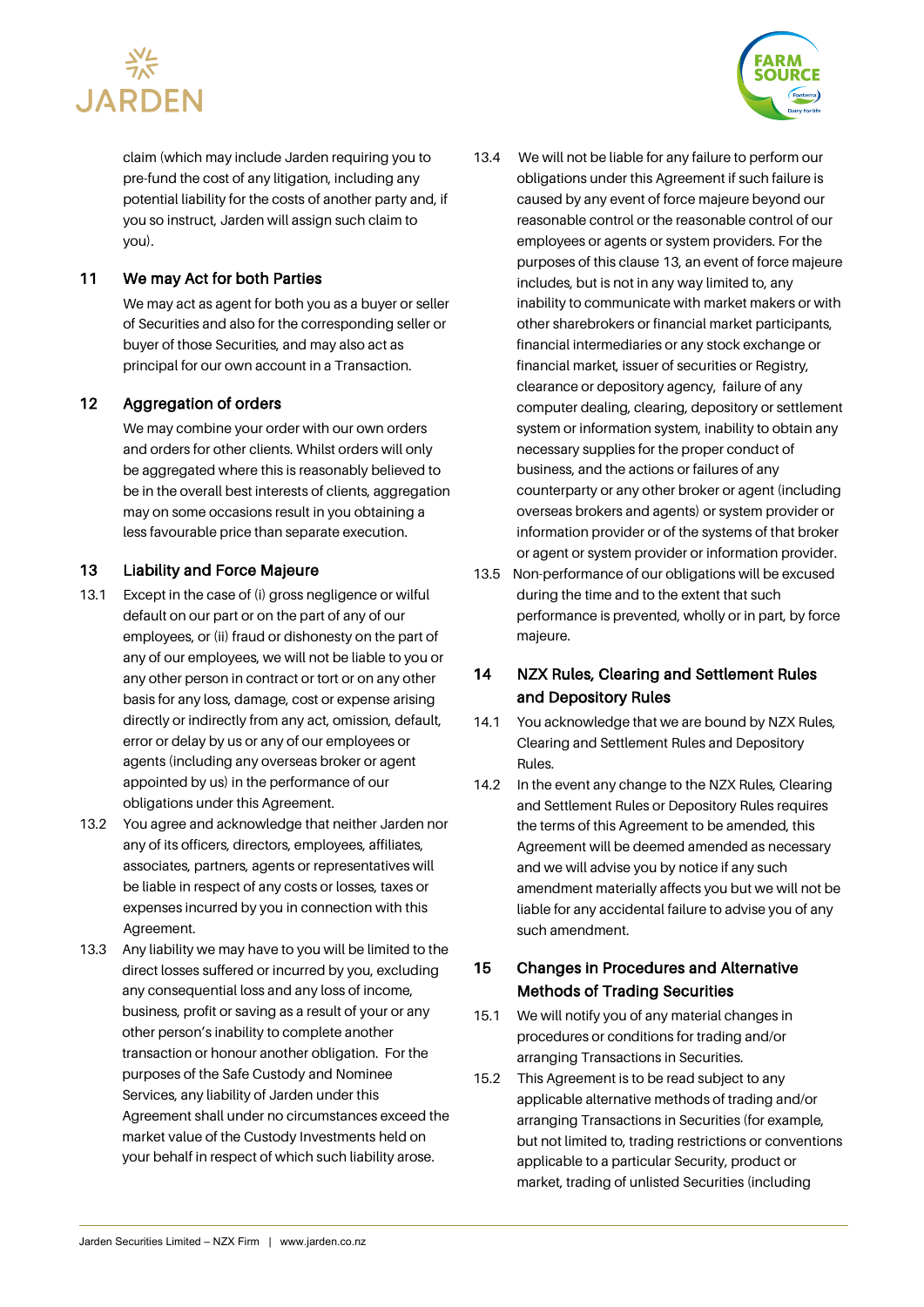



managed funds), paper-based or electronic trading). In any such case, this Agreement shall be deemed to be amended to the extent necessary to comply with such alternative trading methods and/or market conventions, and we will notify either by notice to you or publication of the amendment on our website.

15.3 Without limiting clause 15.2, you acknowledge that the market convention and procedures for the trading of, and/or arranging Transactions in, Securities applicable in overseas jurisdictions may differ from those reflected in this Agreement. You will observe all relevant requirements of any overseas trading conventions or procedures. This Agreement is deemed to be amended to the extent necessary, in the context of a particular Transaction, to comply with overseas trading requirements.

#### 16 Advice and Service Disclaimer

16.1 We will comply with our obligations under the Financial Advisers Act 2008 and Financial Markets Conduct Act 2013 and related regulations, as applicable and as may be amended from time to time, and will use reasonable care and skill to ensure that any advice we provide is accurate and current or services performed take into account accurate and current information. However, any advice we provide and services we perform are necessarily based on information provided to us by other people, and except where required under relevant law or applicable regulatory duties of care, may not have been independently verified by us. It is your responsibility to make enquiries before making a decision to trade or invest in any Securities or Category 2 Products or provide an Investment Authority to us and, to the maximum extent permitted by law, we will not have any liability to you in this regard. When giving advice or providing an agreed service we are only able to act on the basis of information provided by you (in your Investment Profile Form or otherwise) in determining whether such advice or service is appropriate to your particular investment needs and financial circumstances. You agree to inform your Jarden adviser of any material changes to your financial circumstances, investment needs, investment goals and level of acceptable risk so that your adviser is able to continue to provide you with advice or facilitate us undertaking discretionary Transactions

on your behalf, as the case may be, in a manner that is specific and suitable to you.

- 16.2 We will not advise you about the merits of a particular Transaction if the Transaction is undertaken as part of the Jarden DIMS or we reasonably believe that, when you give the order for that Transaction, you are not expecting such advice and are dealing on an execution-only basis.
- 16.3 Where we give advice under this Agreement or undertake discretionary Transactions pursuant to your Investment Authority (if applicable), we shall exercise due skill, care and diligence but do not guarantee the repayment of capital or the performance of any investments or otherwise make any representation concerning the performance of your investments, Account or any particular Transaction.
- 16.4 Except where you enter into agreement terms for services in which we either (i) monitor your investments or (ii) manage your investments on a discretionary basis pursuant to the Jarden DIMS, you acknowledge that we are not required to monitor or manage your investments.
- 16.5 We do not provide any accounting, legal or tax advice as part of or in connection with the Services or this Agreement (and no advice provided by us as part of the Services is to be construed as accounting, legal or tax advice). If you consider it appropriate, you are advised to obtain independent professional accounting, legal or tax advice before entering into a Transaction or obtaining Services from us.

## 17 Material Interests

You acknowledge that we and our employees, related companies, and affiliated persons, and persons with whom we have a strategic alliance, may from time to time provide broking, investment banking, underwriting, advisory or other financial and ancillary services to companies and other entities in whose Securities we may give you advice on or deal on your behalf. The provision of such services does not affect our obligations to you or any advice provided by us to you.

## 18 Recording of telephone calls

We may at any time record telephone conversations. These records will be and will remain our sole property, and accordingly may be retained or destroyed at our discretion and otherwise in accordance with any applicable law.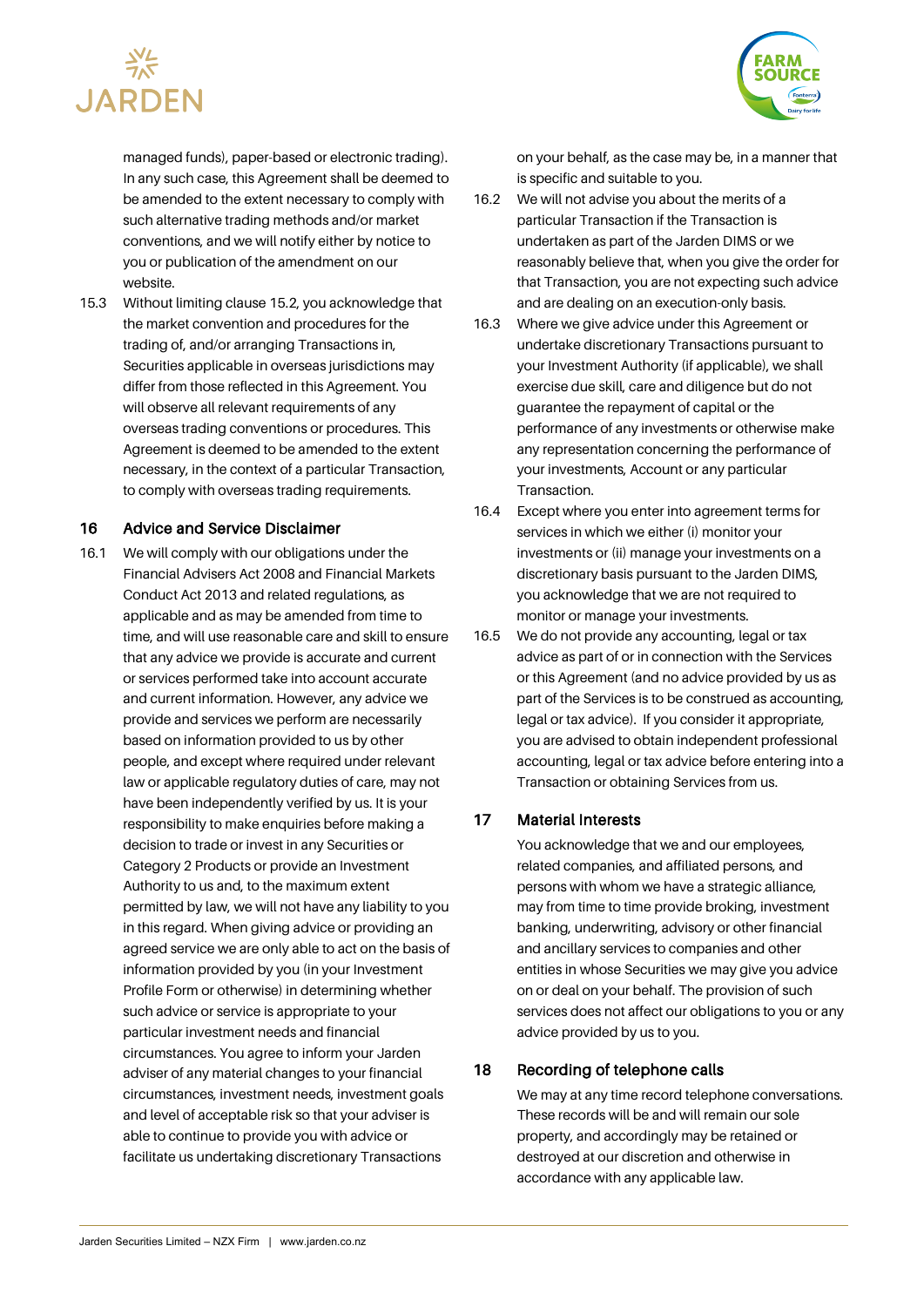



## 19 Consumer Guarantees Act

If you are acquiring, or holding yourself out as acquiring, the services for business purposes and it would be fair and reasonable to do so, the Consumer Guarantees Act 1993 and those sections of the Fair Trading Act 1986 which Jarden is permitted to contract out of will not apply. In all other circumstances nothing in these terms and conditions is intended to limit your rights (if any) under the Consumer Guarantees Act 1993 or the Fair Trading Act 1986.

#### 20 Privacy, Disclosure and Records

- 20.1 You authorise us to collect, hold and disclose personal information about you, and any Authorised Person for the purposes of verifying your identity and those of any Authorised Persons, providing services to you, carrying out your instructions, administering your Account, informing you about opportunities and other matters relevant to your Account, ancillary services provided under this Agreement and for our own marketing purposes or to further our relationship with you. You consent to the collection, retention and use of your personal information for the above purposes whether in New Zealand or offshore.
- 20.2 You authorise us to collect information about you from, or disclose information about you to:
- 20.2.1 any of our related companies, affiliates or any third party that helps us achieve or carry out any of the purposes in clause 20.1 above;
- 20.2.2 any reputable companies or organisations with whom we have a continuing relationship;
- 20.2.3 any third parties that provide services to, through or with us:
- 20.2.4 any other financial institution(s) as part of our obligations when providing services to you;
- 20.2.5 any person where required by law or where we believe the provision of the information will help prevent fraud, money laundering or other crimes; and
- 20.2.6 any regulator or exchange for the purposes of carrying out its functions in connection with our business.
- 20.3 We must disclose certain of your personal information where required under the NZX Rules, Clearing and Settlement Rules or Depository Rules and to any regulatory or governmental authority or court to the extent to which such disclosure is

required to be made by applicable law or court order.

- 20.4 You acknowledge that we may not be permitted to advise you if we disclose information about you. Further, you agree and acknowledge we are not responsible to you or any other person(s) or entity if the disclosure is required in accordance with this clause 20.
- 20.5 You, and any Authorised Person(s), have rights of access to, and correction of, personal information held by us.
- 20.6 Jarden (and, where applicable, the Nominee) will maintain a full set of accounting records showing the ownership, receipt, disbursement and other movements of Custody Investments. You may request details of your transactions at any time. We hold records in accordance with applicable law at the time. Information from the current year and the previous year is usually available on the same day. More historical information may take up to five Business Days.

## 21 Identification number (FIN)

- 21.1 Your FIN will be retained in a secure encrypted form in Jarden's systems solely for the purpose of the settlement of relevant Transactions on your Account by authorised Jarden staff.
- 21.2 Jarden authorised staff will have unlimited access to the encrypted FIN for the above purpose.
- 21.3 Jarden will at all times protect your FIN from unauthorised use or access.
- 21.4 We are required by NZX Rules to warn you that the possible consequences of unauthorized use of your FIN could include the unauthorised transfer of Securities out of your name or other unauthorised use of those Securities. In the unlikely event that this was to occur, under clause 13.1 of this Agreement you would be protected for direct loss suffered by you.

## 22 Contract Notes and other periodic information

You authorise Jarden to send you Contract Notes and other periodic information in electronic form by email or other electronic means unless you instruct otherwise.

#### 23 Disputes Resolution

23.1 If you have a dispute or complaint in relation to, or are dissatisfied with the services provided pursuant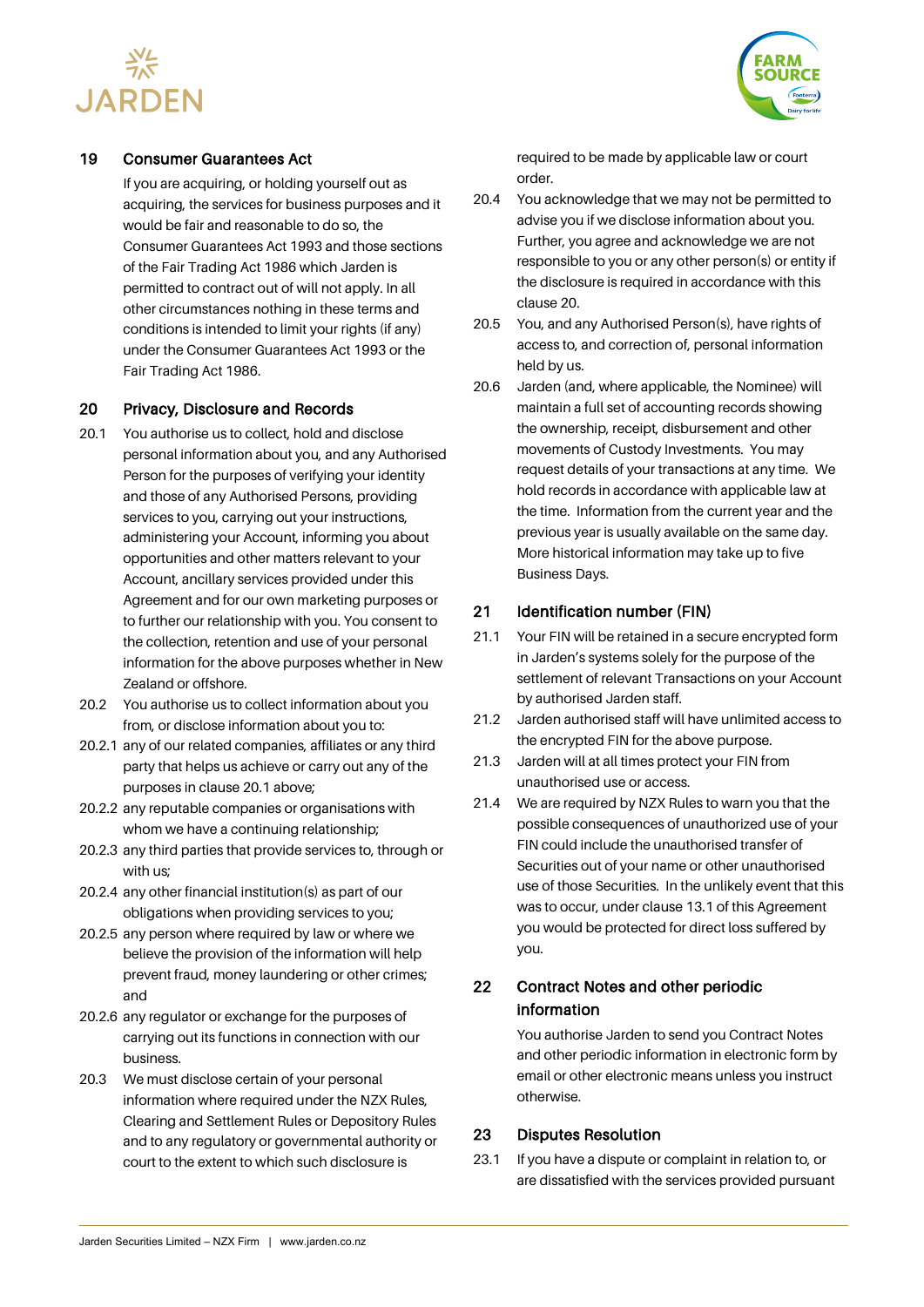

to, this Agreement, you will promptly notify your adviser in writing providing full particulars of the dispute, complaint or dissatisfaction. You and your adviser will promptly meet together and in good faith try to resolve the matter.

23.2 In the event the matter is not resolved to your satisfaction, you shall refer the matter to Jarden to our Compliance Officer at the address in clause 26 or by email to complaints@Jarden.co.nz. We will let you know when we have received your matter and will endeavour to respond within 20 Business Days. If your complaint relates to financial advice you have the right to address your complaint to the Financial Markets Authority (FMA) by completing a Complaint about a Financial Adviser form, available on the FMA website, www.fma.govt.nz. Full details of the FMA complaints process are available on the FMA website:

Financial Markets Authority Level 2, 1 Grey Street, PO Box 1179 Wellington 6140 Phone: (04) 472 9830

- 23.3 You have the right to address your complaint to NZX:
	- NZX Limited Head of Market Supervision PO Box 2959 WELLINGTON Full details of the NZX complaints process are
- available on the NZX website, www.nzx.com. 23.4 You have the right to take an unresolved complaint to Financial Services Complaints Limited (FSCL). FSCL is an approved dispute resolution scheme to which Jarden belongs: Financial Services Complaints Limited PO Box 5967 Lambton Quay Wellington 6145 info@fscl.org.nz Phone: (Call Free) 0800 347257 or (Wellington) (04) 472FSCL (472 3725) Fax: (04) 472 3728

## 24 Your Liability

Where you comprise more than one person, then each person constituting you is jointly and severally liable for your performance of this Agreement.

## 25 Termination

- 25.1 This Agreement may be terminated by either you or us without penalty upon receipt of notice to the other party.
- 25.2 We may suspend or close your Account, or terminate this Agreement without notice to you in the event:
- 25.2.1 you have acted unlawfully;
- 25.2.2 you have breached this Agreement;
- 25.2.3 you are insolvent, in liquidation or under bankruptcy proceedings; or
- 25.2.4 we, in our sole and absolute discretion, consider termination necessary for the purposes of our compliance with any rule, regulation or applicable law.
- 25.3 In the event of termination by either you or us, you continue to be responsible for any Transaction and payment of any amount due to us on that Transaction and any outstanding debit balances in accordance with the terms of this Agreement, without prejudice to any pre-existing rights or obligations under this Agreement. Termination does not release either party from any existing obligations arising in connection with the termination of this Agreement.
- 25.4 On termination of this Agreement, there are two options for the treatment of investments:
- 25.4.1 If you receive the Safe Custody and Nominee Service, your investments will continue to be held by the custodian on your behalf, outside the Jarden DIMS. However, in the event that wholesale assets are unable to continue to be held by the custodian on your behalf, and are unable to be transferred to another service provider, those wholesale assets will be cashed up and returned to you.
- 25.4.2 If you do not receive the Safe Custody and Nominee Service (see clause 9), we will instruct the custodian to transfer investment assets out of custody to you as beneficial owner or to your new custodian, as per your written instruction as to the transfer of assets. However, in the event that wholesale assets are unable to continue to be held by the custodian on your behalf, and are unable to be transferred to another service provider, those wholesale assets will be cashed up and returned to you. Any funds realised, less any reasonable costs incurred by us in terminating this Agreement, will be paid to your identified bank account or otherwise transferred to your new service provider, again on instruction from you.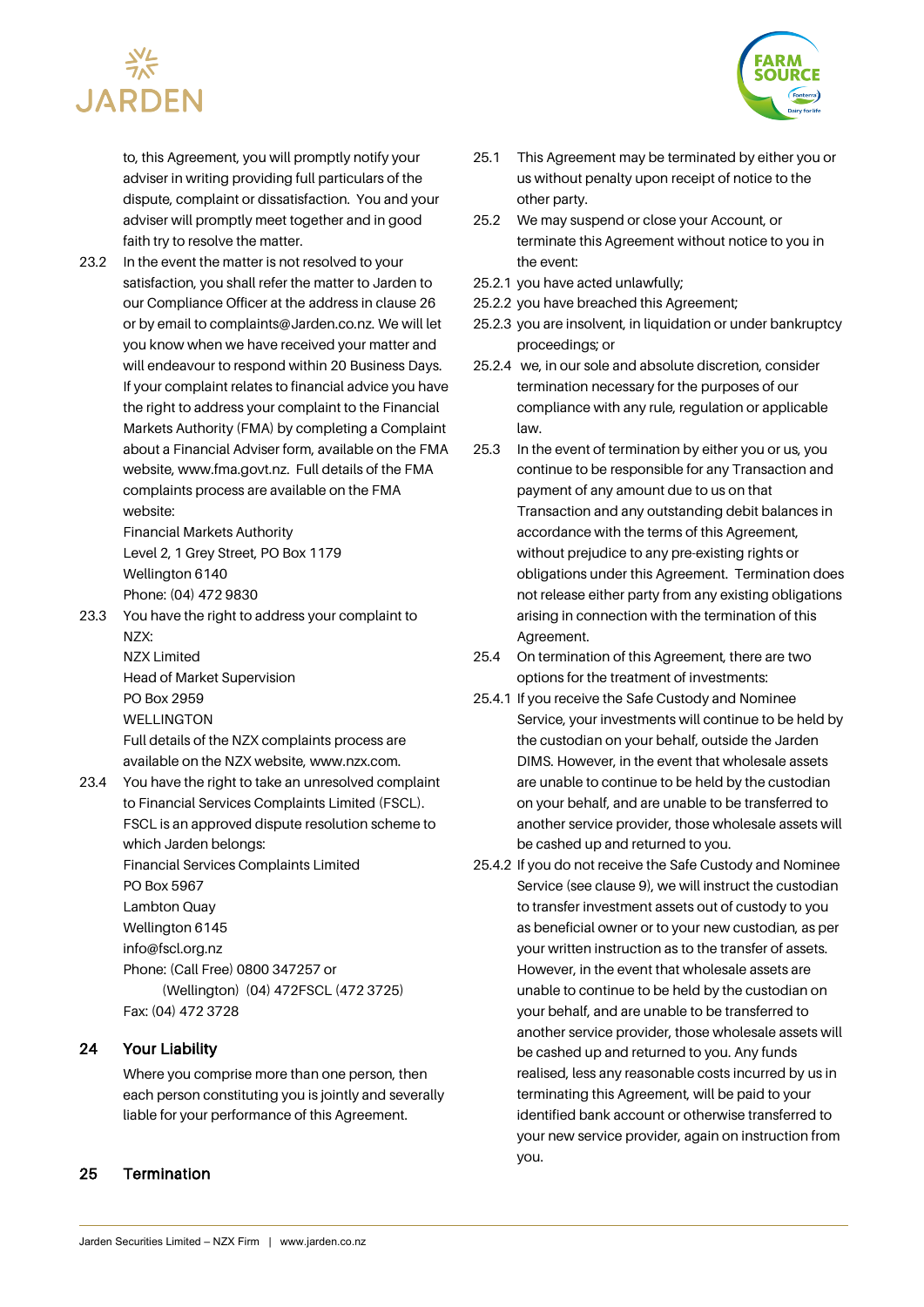



#### *Safe Custody and Nominee Service*

- 25.5 The Safe Custody and Nominee Services may be terminated by either party by notice to the other and require re-delivery of the Custody Investments, but without prejudice to any pre-existing rights or obligations of the parties including, for the avoidance of doubt, completion of any matter to effect and settle a Transaction and payment of any amount due to us on that Transaction.
- 25.6 Within a reasonable period after notice of termination, we shall deliver to you the balance of all Custody Investments held by Jarden.
- 25.7 Our obligations on termination of the Safe Custody and Nominee Services and in any other event when you request a transfer of the Custody Investments to be made, shall be subject to:
- 25.7.1 compliance with applicable law or regulatory requirements;
- 25.7.2 reasonable notice having been given to and received by Jarden; and
- 25.7.3 the rules and requirements of any relevant investment exchange, clearing system, subcustodian or other person, provided that Jarden may make such arrangements as it deems appropriate and, where applicable, at your expense in order that prompt delivery may be made.
- 25.8 If you are indebted in any way to Jarden (or, where applicable, our Nominee) in respect of Custody Investments Jarden may decline to redeliver such Custody Investments until such debt has been discharged.
- 25.9 You further acknowledge that your indebtedness and liability to Jarden shall be continuing until such time as Jarden is satisfied that it has received full and final settlement of payment due on the Custody Investments in respect of those amounts paid to you. You shall fully indemnify Jarden in the event of non-payment or part payment only.
- 25.10 You shall bear all costs and risks of delivery to you for your order, whether upon termination, liquidation or otherwise.

#### *Jarden DIMS*

25.11 In the event of termination of Jarden DIMS in accordance with the terms of this Agreement, you agree and acknowledge that investments may be required to be realised at a sub-optimal time. To the extent the investments held are unable to be realised or transferred on termination, they will continue to be held on your behalf by the custodian

until able to be realised or lawfully transferred at your direction. Please refer to Appendix I for further information about the risks involved.

#### 26 Notices

- 26.1 Any notice or other communication given by either of us to the other shall be in writing and sent, for you: to the address, email address, or facsimile number specified in the Schedule, for us: to the address, email address or facsimile number specified at the end of this clause or for either of you or us: sent to an electronic portal or other electronic means as agreed by the parties and, for completeness, your registration with an electronic portal or other electronic means is deemed agreement by you and us.
- 26.2 Any notice or communication shall be deemed to have been received:
- 26.2.1 by facsimile on the Business Day on which it is sent (but if sent after 3pm it shall be deemed to have been received on the immediately succeeding Business Day);
- 26.2.2 by mail, in a correctly addressed prepaid envelope, two Business Days after the date on which it is mailed (in the case of mailing from within New Zealand) and on the tenth Business Day after the date on which it is mailed (in the case of mailing from overseas).

The address for any notice to us (and for Jarden as a Clearing Participant) is:

Level 14,

171 Featherston Street

Wellington

Telephone: (04) 474 4400

Facsimile: (04) 474 4051

Email: contactus@jarden.co.nz

or if you know the name of the person to contact use the following format:

firstname.lastname@jarden.co.nz

26.2.3 by email, no later than 1 Business Day after the email is dispatched from the sender's email server, unless within that time the sender's email server receives a notification that the email has not been delivered;

- 26.2.4 by electronic portal or other electronic means, the date on which the notice or communication is posted on the electronic portal or otherwise made available to the recipient in readable form.
- 26.3 You shall give us notice within five Business Days of any change in your name, address, contact details or other material circumstance affecting your Account.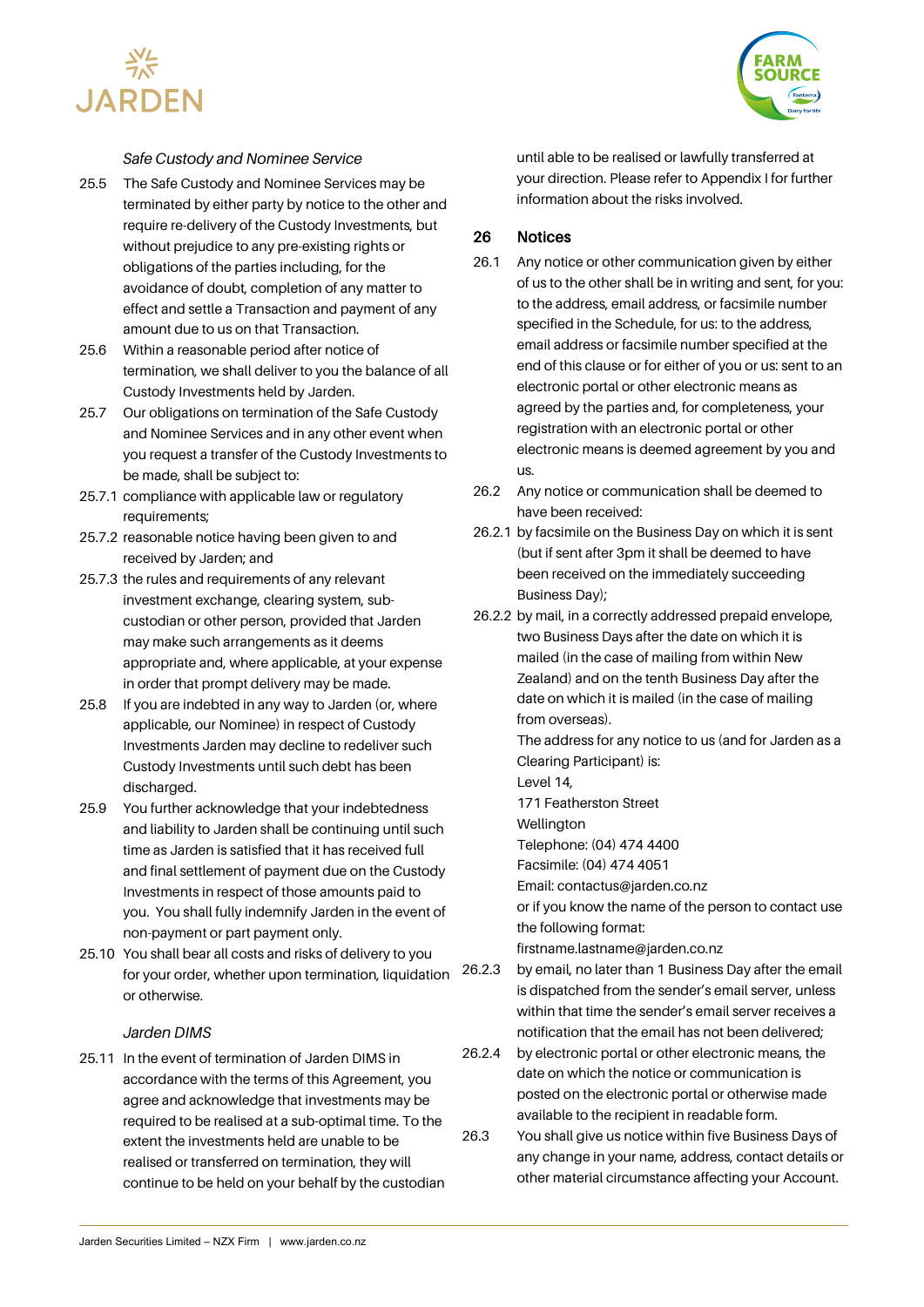



## 26A Other matters

- 26A.1 Governing law: This Agreement is governed by the laws of New Zealand and the parties agree to submit to the exclusive jurisdiction of the Courts of New Zealand.
- 26A.2 Severability: The illegality, invalidity, or unenforceability of any provision or part of this Agreement under the law of any jurisdiction does not affect the legality, validity, or enforceability of such provision or part under the law of any other jurisdiction or the legality, validity, or enforceability of any other provision or part.
- 26A.3 Trustee Obligation: For the purposes of any person(s) entering into this Agreement as a Trustee of a trust, each Trustee shall procure that Jarden is notified of any distribution to a discretionary beneficiary of the trust.
- 26A.4 Independent Trustee Limitation of Liability: For the purposes of any person(s) entering into this Agreement as an Independent Trustee of a trust, that Independent Trustee's liabilities and obligations is/ are limited to the net assets of the trust from time to time available to meet such liabilities and obligations, and shall not be personally liable.
- 26A.5 Prescribed Persons: For the purposes of Part A, a Prescribed Person has the meaning defined in the NZX Rules being, in relation to a Market Participant:
	- an Employee of that Market Participant;
	- the Immediate Family of an Employee of that Market Participant;
	- a Family Company or a Family Trust of a person referred to in (a) or (b); and
	- any company, body corporate or other entity controlled by any one or more of the persons referred to in paragraphs (a) to (c) (where "control" has the meaning set out in clause 48 of Schedule 1 of the Financial Markets Conduct Act 2013); But does not include the Market Participant itself.

#### 26B Representations

- 26B.1 You represent and warrant to Jarden as at the date of this Agreement and at the time each Transaction is entered into, that:
	- (a) (corporate client) you are validly incorporated under the laws of New Zealand and no resolution has been passed and no petition has been presented or order made for your Insolvency;
	- (b) (individual client) you are of full age and sound mind and legally competent and no steps have been

taken or legal proceedings started or threatened against you for your Insolvency;

- (c) no one except you has any interest in your Account, any Foreign Exchange Account or Margin Account (as those terms are defined in Appendix II), or any funds deposited into those accounts (and no trust has been declared by you over all or any part of those accounts or amounts deposited in those accounts) and, in relation to Foreign Exchange Services, except as disclosed to and consented to in writing by Jarden, you enter into each Forex Contract (as defined in Appendix II) under this Agreement as principal and not as agent, trustee or otherwise;
- (d) without prejudice to (c) above, none of the accounts or funds referred to in paragraph (c) above are, or are to become, subject to any mortgage, charge, lien, security interest or other encumbrance except as disclosed to and consented to in writing by Jarden;
- (e) you have read and understood the risk disclosure statements set out in Appendix I and Appendix II prior to requesting services under this Agreement and its Appendices;
- (f) you have taken such independent legal and financial advice as you consider necessary prior issuing instructions or entering into any Transactions;
- (g) you have the power and authority to enter into and perform your obligations under this Agreement and its Appendices, including, where applicable, to instruct Jarden to enter into Transactions;
- (h) your obligations under this Appendix are, and in the case of any Transaction entered into under this Appendix will be binding on and enforceable against you;
- (i) all authorisations necessary to be obtained by you prior to requesting services or entering into Transactions been obtained;
- (j) in executing and in giving effect to this Agreement you do not, and in instructing Jarden to enter into Transactions you will not, infringe any provision of any deed or other document or agreement to which you are a party; and
- (k) you will not enter into, or instruct Jarden to enter into, a Transaction as or by way of gaming or wagering.
- 26B.2 You acknowledge that Jarden provides services under this Agreement in reliance on these representations and warranties and these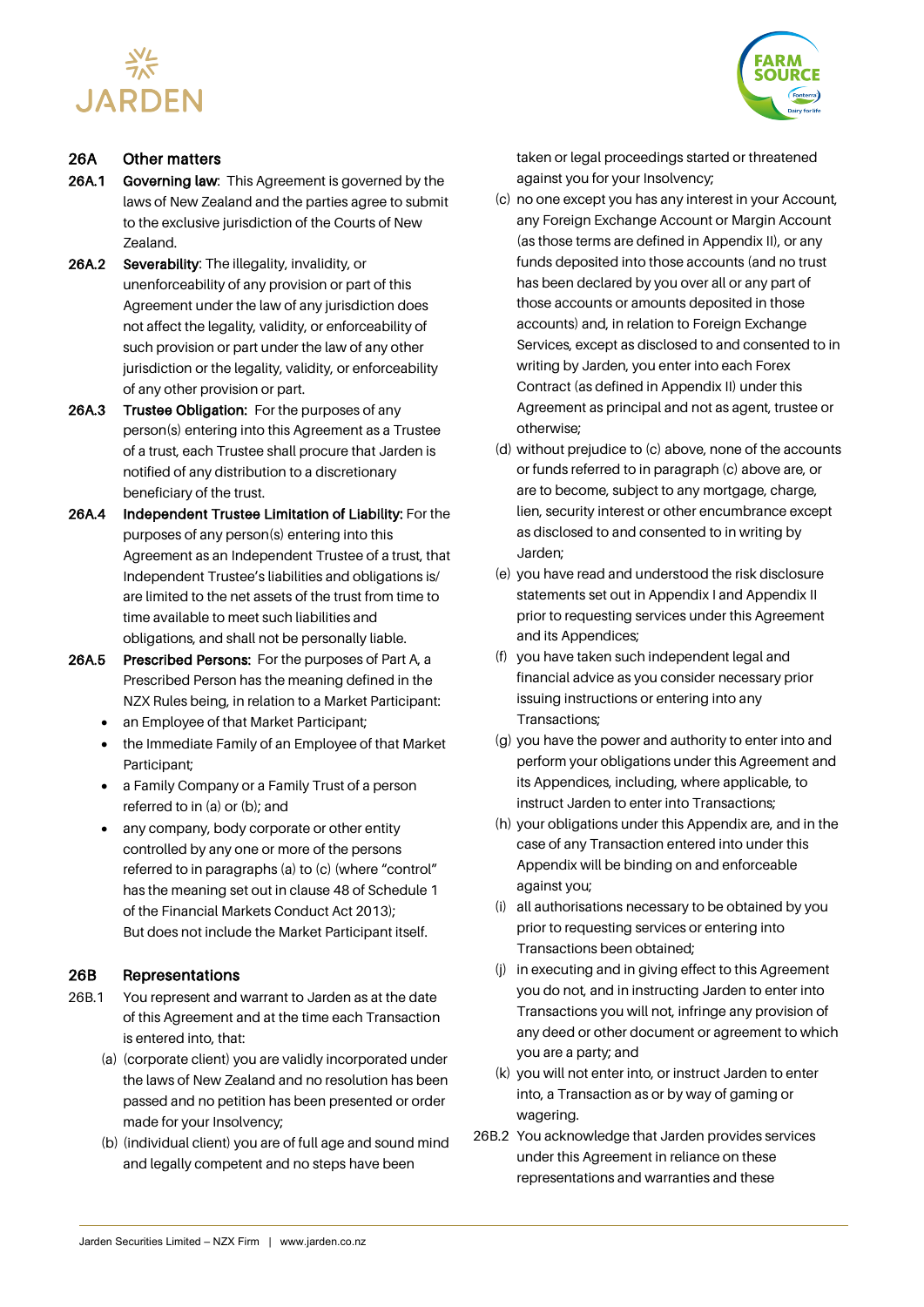



representations and warranties survive the entering into of this Agreement and of each Transaction.

#### 26C Assignment

- 26C.1 Jarden may assign or transfer all or any of our rights, interests, benefit or obligations under this Agreement to any person, persons or party.
- 26C.2 You agree and acknowledge that you may not assign or transfer any of your rights, obligations or benefit under this Agreement. Any purported assignment or transfer will be ineffective.

#### 26D Amendments

- 26D.1 We may, in our sole and absolute discretion, amend this Agreement by way of notice to you by:
- 26D.1.1 notice pursuant to clause 26 of this Agreement;
- 26D.1.2 notification on our website; or
- 26D.1.3 any other means we elect.
- 26D.2 You may obtain a copy of our latest Agreement at any time from us.
- 26D.3 Use of our services constitutes an acceptance of any amendments for which notice has been given in accordance with this clause 26D.

#### 27 Interpretation

In this Agreement unless the context otherwise provides:

#### 27.1. Definitions

"Account" means your account, opened and maintained pursuant to clause 2.1.

"Agent" means any custodian, sub-custodian, nominee, sub-nominee, delegate or agent (other than a Clearance System) appointed by us pursuant to this Agreement to provide all or part of the Safe Custody and Nominee Service.

"Agreement" means this Client Agreement comprising Part A, Part B, Appendices and Schedules as may be amended from time to time.

"Authorised Person" means a person listed in Part A as an authorised person or who has become an authorised person in accordance with clause 3.3.

"Bank Account" means your bank account in New Zealand as described in Part A.

"Best Execution" means dealing for a client at the best available price for the size and kind of transaction concerned.

"Business Day" means any day other than a Saturday, Sunday or statutory holiday in both Wellington and Auckland.

"Cash Management Account" means the facility opened in conjunction with your Account and operated pursuant to clause 7.

"Cash Management Service" means, for the purposes of clause 7, in respect of funds held on your behalf, the handling (including payment and collection) of principal and interest, and includes safekeeping of the funds held on your behalf which is necessary for and incidental to the handling of principal and interest.

"Category 2 Products" means generally less complex financial products including bank term deposits, call debt securities and units in cash or term portfolio investment entity (PIE), and is fully defined in Section 5 of the Financial Advisers Act 2008.

"CDO" means New Zealand Depository Limited. "CHO" means New Zealand Clearing Limited.

"Clearance System" means any recognised central clearing or depository system and other clearing agency, settlement system or depository as may be used under this Agreement from time to time.

"Clearing and Settlement Rules" means the Clearing and Settlement Rules of CHO.

"Contract Note" means the contract note or other confirmation note to be sent by us (or our agent) to you (whether by mail delivery, facsimile or electronic means) confirming each Transaction, showing details of price, number of Securities traded, brokerage and any other fees or charges applicable, and any other relevant information.

"CSN" means New Zealand Common Shareholder Number.

"Custody Account" has the meaning defined in the Clearing and Settlement Rules.

"Custody Investments" means any of the following of which you are the legal or beneficial owner and that Jarden may in accordance with your instructions or those of an Authorised Person from time to time hold on your behalf in accordance with this Agreement:

- (i) non-cash assets held in the markets listed in Schedule 1 of this Agreement, including stocks, shares, bonds, debentures, notes, and other securities;
- (ii) cash balances held in relation to or deriving from any non-cash assets;
- (iii) any other certificates, receipts, warrants, puts, calls and other instruments evidencing ownership of or representing rights to receive,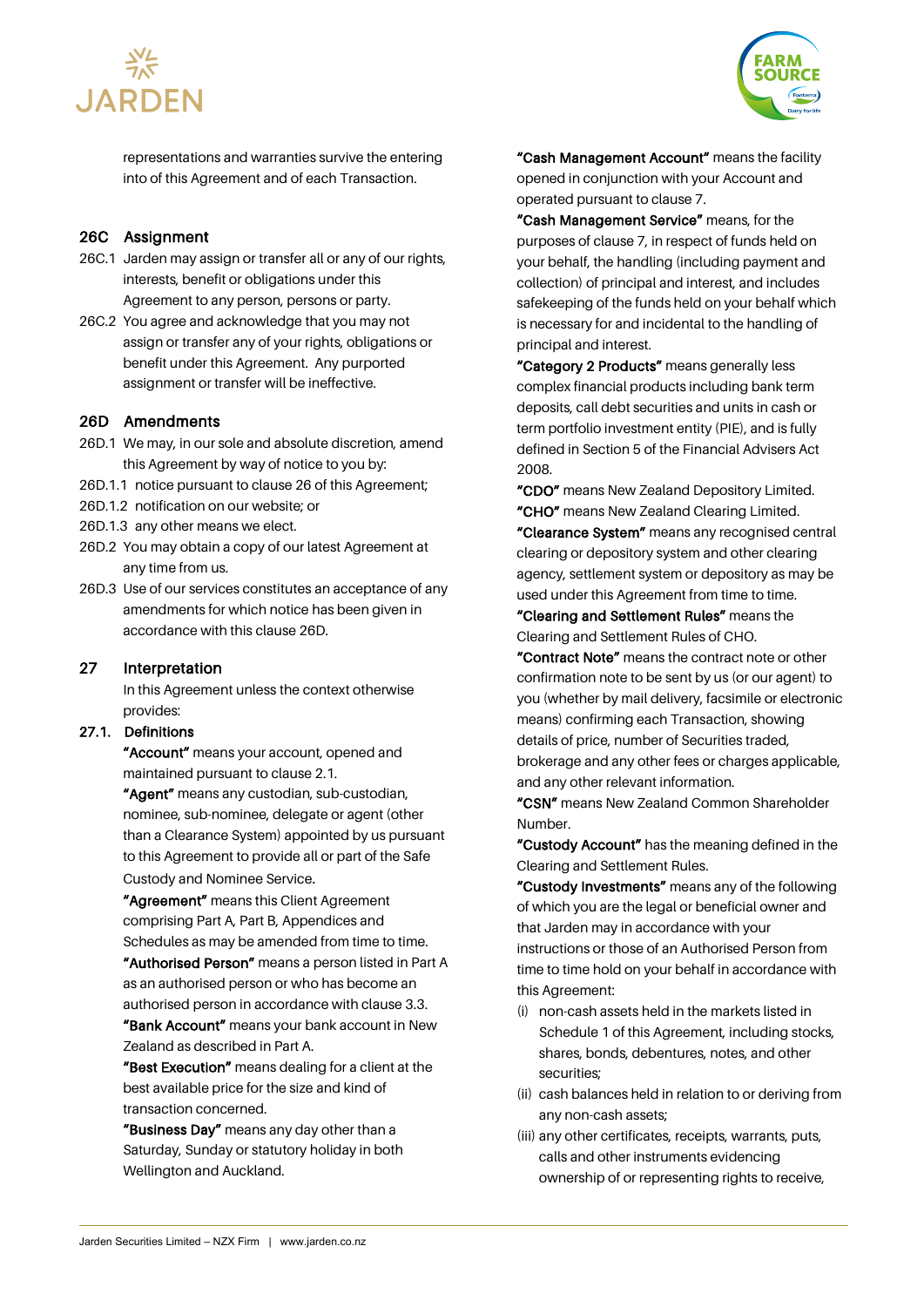



acquire and subscribe for non-cash assets described in (i) above or evidencing or representing other rights and interests in securities; and

(iv) any other type of security or asset as may be specifically agreed to by Jarden.

"Depository Account" has the meaning defined in the Depository Operating Rules of CDO.

"Depository Nominee" means the "Nominee" as that term is defined in the Depository Operating Rules of CDO.

"Depository Participant" means a person that CDO has allowed to be a participant in the Depository in accordance with the Depository Operating Rules of CDO.

"Foreign Currency" means the currency of any other country other than New Zealand.

"Foreign Exchange Services" means the foreign exchange services provided to you by Jarden in accordance with Appendix II.

"Jarden" means Jarden Securities Limited.

"Jarden DIMS" means the discretionary investment management service provided by Jarden Securities Limited pursuant to a license issued under the Financial Markets Conduct Act 2013.

"Jarden DIMS Documentation" means the Service Disclosure Document, Investment Proposal, and the Supplementary Agreement Discretionary Authority prepared in respect of the Jarden DIMS.

"FIN" means the Identification Number or numbers issued by a Registry to you in respect of any given holding of Securities.

"Forex Contract" means a contract under which one party agrees to purchase or sell to the other party, or to arrange the purchase or sale to the other party, an agreed amount of Foreign Currency.

"Independent Trustee" means a trustee appointed pursuant to the terms of a trust deed that does not, nor does any spouse (de facto or otherwise), civil union partner, child or grandchild, have any right to, or interest in (beneficial or otherwise) any assets of the trust except in the capacity as trustee of the trust. "Interest Rate" means the rate of interest, calculated on a daily basis that is either the aggregate of the 90 day bank bill bid rate plus a margin of 2% per annum or a reasonable rate of interest as determined by us at the time.

"Limit Order" means an instruction to buy or sell a Security at a specific price.

"Market Participant" has the meaning defined in the NZX Rules.

"Nominee" means Jarden Custodial Services Limited.

"NZX" means NZX Limited and includes its successors.

"NZX Markets" means markets for the trading of Securities provided and regulated by NZX.

"NZX Rules" means the NZX Participant Rules. "Position" means the situation created by Jarden entering into a Forex Contract with you or arranging a Forex Contract for you.

"Registry" means the particular share registry, which maintains the register of security holders for the particular listed entity the Securities of which are to be traded by you pursuant to this Agreement.

"Relevant Settlement Transaction" has the meaning given to it in the NZX Rules.

"Safe Custody and Nominee Service" means the custodial facility operated pursuant to clause 9 of this Agreement.

"Schedule" means the schedule set out in Part A of this Agreement.

"Security" means any security or financial product which we agree to buy or sell on your behalf, including respectively a security as defined in: section 2D of the Securities Act 1978 (excluding paragraphs (d) and (e) of section 2D (1)), or a financial product as defined in section 7 of the Financial Markets Conduct Act 2013 and

"Securities" shall be construed accordingly. "Services" the services we agree to provide you from time to time in accordance with this Agreement and includes, but is not limited to:

- (a) general broking and ancillary services in relation to the buying and selling of Securities;
- (b) general investment advisory services;
- (c) Jarden DIMS;
- (d) Cash Management Service;
- (e) Safe Custody and Nominee Service; and
- (f) Foreign Exchange Services.

"Settlement Account" has the meaning defined in the Depository Rules.

"Statement" means the statement sent to you by the Registry updating your holding every time you buy or sell Securities.

"Transaction" means a transaction effected or to be effected by us pursuant to your instructions (including in relation to the Custody Investments or any Forex Contract).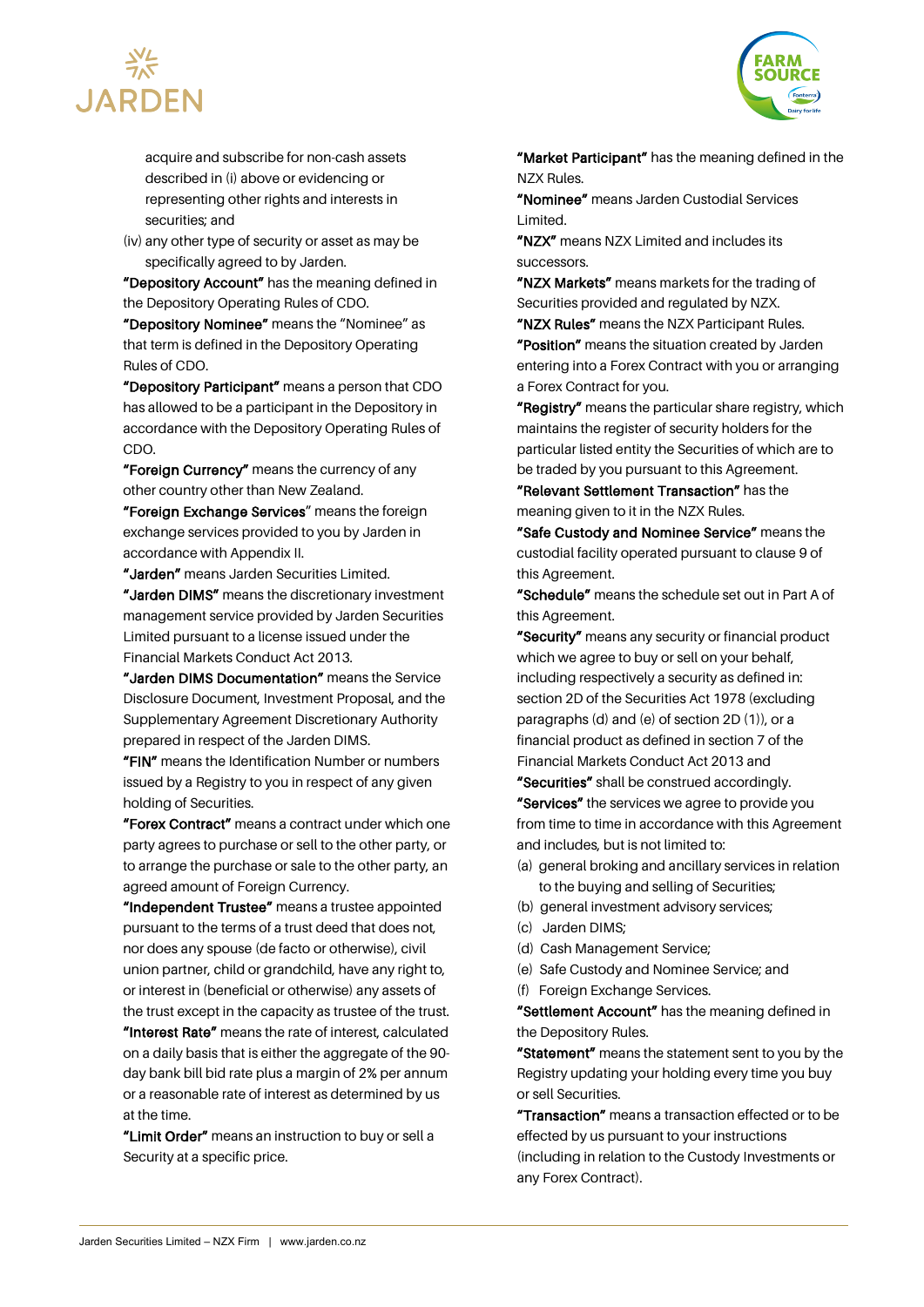



"Trading System" means the systems, facilities and services provided by NZX for lodging quotations and orders for trading Securities including replacement or successor systems.

#### 27.2 General Interpretation In this Agreement:

- 27.2.1 unless the context otherwise requires, references to "we", "us" and "our" are to Jarden Securities Limited (including its successors and assigns) and references to "you" and "your" are references to the person(s) or entity whose name appears in Part A as the client, including that person or person's administrators, executors and successors;
- 27.2.2 unless otherwise stated, a reference to a clause, Part A, Part B, Appendix or Schedule is a reference to a clause, Part A, Part B, Appendix or Schedule of this Agreement;
- 27.2.3 words in the plural include the singular and vice versa;
- 27.2.4 headings are inserted for convenience only and shall be ignored in construing this Agreement;
- 27.2.5 expressions referring to writing shall be construed as including references to words printed, typewritten, produced by facsimile or otherwise traced, copied or reproduced;
- 27.2.6 terms used in this Agreement which are defined in the NZX Rules, Financial Advisers Act 2008 or the Financial Markets Conduct Act 2013 shall have the meaning given to them in the relevant rules or legislation, unless the context otherwise requires;
- 27.2.7. words implying natural persons include trusts, estates, companies, incorporated societies, partnerships and unincorporated entities.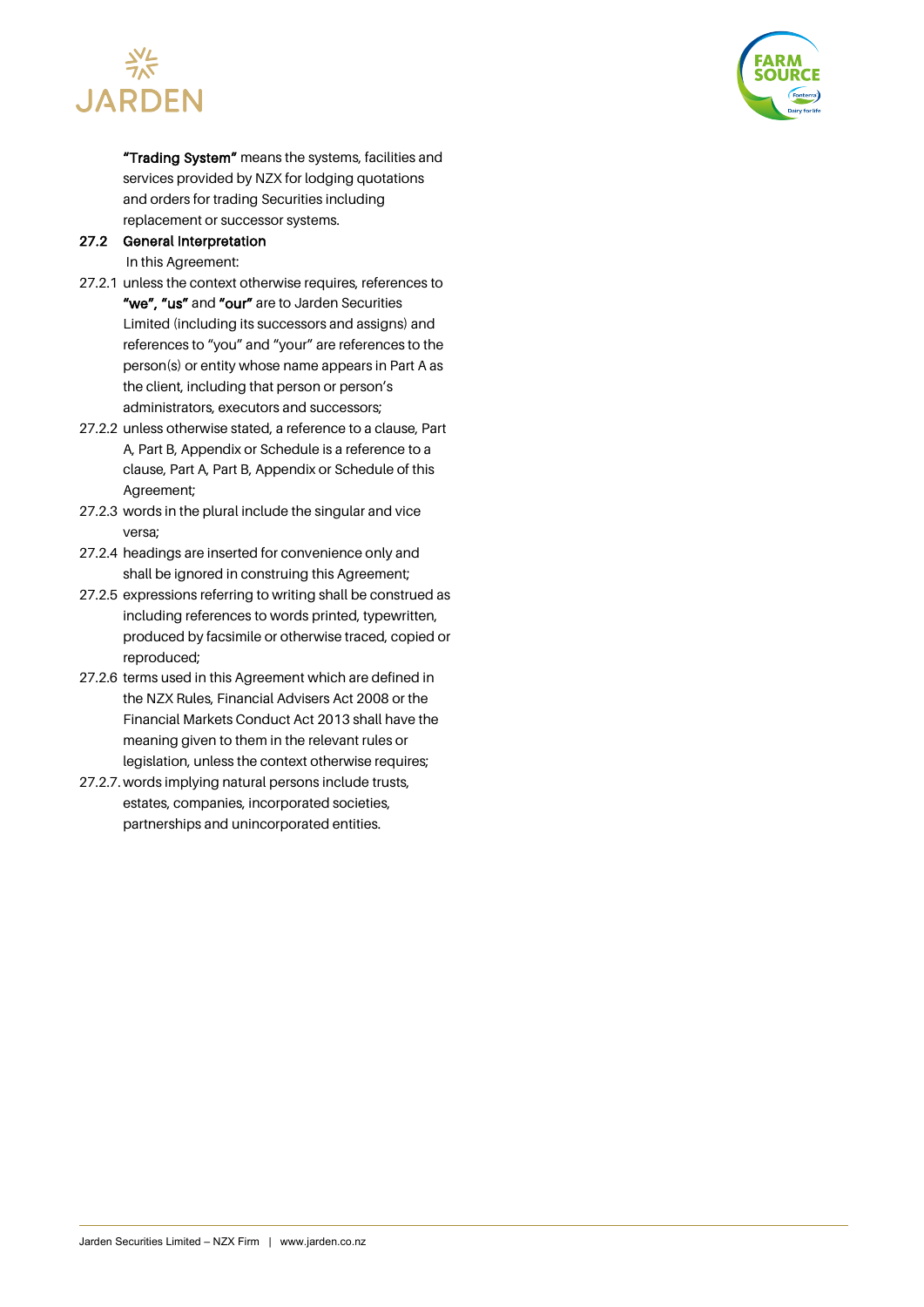



### Appendix I

GENERIC RISK DISCLOSURE AND WARNING STATEMENT FOR TRANSACTIONS IN SECURITIES, INCLUDING WARRANTS, DERIVATIVE INSTRUMENTS AND MARGIN TRADING

This important notice is provided to you as an investor for general information purposes in order to assist your understanding of the potential risks involved in undertaking transactions in securities, warrants, margin trading (also called "leveraged equities" transactions), derivative instruments and other types of investments.

This notice cannot disclose all the risks and other significant aspects of investing including transacting in, warrants, margin trading or transactions in derivatives such as futures, options, and contracts for differences. You should not deal in these and other investment products unless you understand their nature and the extent of your exposure to risk and financial loss. You should also be satisfied that the product is suitable for you in light of your circumstances, financial position, investment objectives and tolerance for risk. You are cautioned to carefully note the risk factors contained in the relevant investment, warrants, margin trading, derivative instrument or other product particulars (if any) and to seek appropriate advice before making a decision to invest or trade in these products. Different investments involve different levels of risk and in deciding whether to trade in such instruments you should be aware of the points below. Certain strategies, such as a "spread" position or a "straddle", may be as risky as a simple "long" or "short" position.

#### **1.** General investment risk warning

All investment in securities and the trading of securities entails risk. You should take time to understand and be aware of the risks of particular investments or investment strategies. The price, value and income derived from investments may fluctuate in that values can go down as well as up and investors may get back less than originally invested (possibly a total loss of capital). The risk of loss may occur by reason of movements in the market generally. These can be caused by a number of factors including political, economic, taxation or legislative factors. Specific examples are changes in interest rates, changes in taxation or superannuation laws, International crises or natural disasters. A company or investment may be vulnerable to international events or market factors. These would include, for example,

movements in exchange rates, changes in tariff policies or changes in international stock markets. Sector specific factors may include demand for the product a company produces, commodity prices, the economic cycle of industry, changes in consumer demands, competition, lifestyle changes and changes in technology. Stock specific factors may include changes to the company's directors, the strength of the company's management and the significance of key personnel; profit history, its tangible asset base and debt levels. Litigation, profits or losses on particular contracts, business lines or drill results may also be included as stock specific factors. Past performance is no guarantee or indication of future results, and undue reliance should not be placed on past performance or anticipated future performance. Exchange rate fluctuations may have adverse effect on the value, price or income of investments. There is an extra risk of losing money when Securities are purchased in some smaller companies. There is often a large difference between the purchase and the selling prices of shares in smaller companies. The price may change quickly and if the shares are to be sold immediately you may get back less (and significantly so) than you paid for them. You must make your own investment decisions in light of your investment objectives, risk profile, and circumstances and seek advice as may be necessary.

#### **2.** Risks Associated with the Services

There are a range of risks that are involved in following all types of financial adviser services. There may be risks associated with the actions of the adviser, such as potential conflicts of interest for that adviser in relation to the service provided (although such matters will be required to be disclosed in the adviser's disclosure statement). Risks may also arise if you have not provided Jarden or your adviser with accurate and complete information about your financial situation, investment objectives and level of acceptable risk, as the financial adviser services provided may be based on incomplete or inaccurate information. Finally, risks will also arise in relation to the particular financial products which Jarden may acquire, hold, or dispose of on your behalf which may be susceptible to ordinary market forces, including a reduction in value (and more information in relation to these product risks are set out in this Appendix I).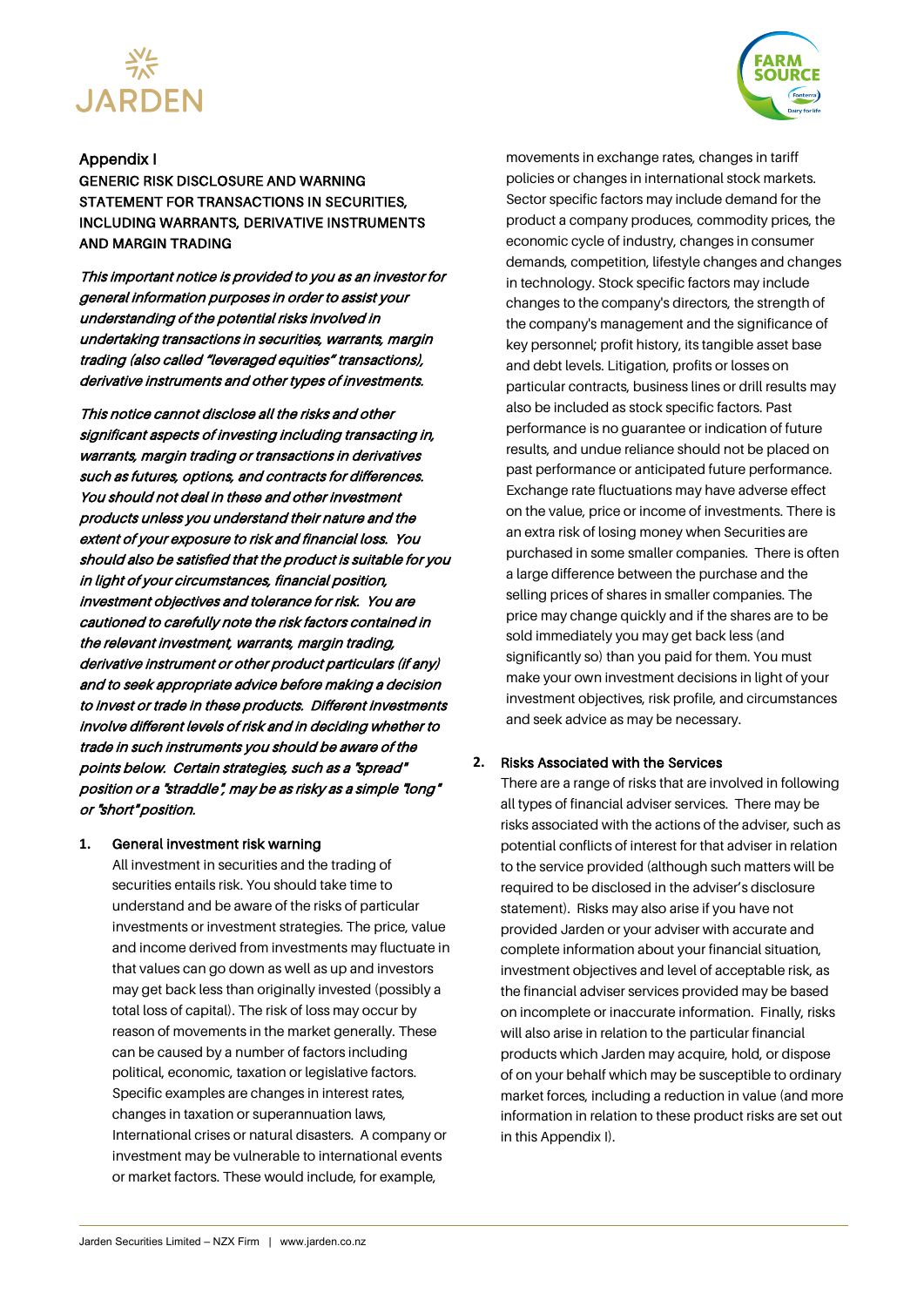



#### **3.** Information must be complete and up to date

You acknowledge that if the information provided by you is inaccurate or incomplete then any advice provided, or discretions exercised, by your Jarden adviser may be based on that inaccurate or incomplete information, and your adviser will be limited in his or her ability to make recommendations, or exercise discretions in a manner, that are specific and suitable to you.

#### **4.** Class advice

Class advice is a generalised recommendation or opinion about acquiring or disposing of, or holding, a financial product. Rather than personalised financial advice, which takes into account your financial situation or one of your financial goals (or where you could reasonably expect the adviser to have taken these factors into account), class advice is generic, and is not given with a particular client in mind. Before acting on any financial advice, you should always consider the appropriateness of the advice, having regard to your relevant personal circumstances.

#### **5.** Warrants

A warrant is a time-limited right to subscribe for shares, debentures, loan stock or government securities and is exercisable against the original issuer of the underlying securities. A relatively small movement in the price of the underlying security results in a disproportionately large

movement, favourable or unfavourable, in the price of the warrant. The prices of warrants can therefore be volatile. It is essential for anyone who is considering purchasing warrants to understand that the right to subscribe which a

warrant confers is invariably limited in time with the consequence that if the investor fails to exercise this right within the pre-determined time-scale then the investment becomes worthless. You should not buy a warrant unless

You are prepared to sustain a total loss of the money you have invested plus any commission or other transaction charges. Although warrants can be utilised for the management of investment risk, warrants are unsuitable for many investors. Some other instruments are also called warrants but are actually options (for example, a right to acquire securities which is exercisable against someone other than the original issuer of the securities, often called a 'covered warrant').

#### **6.** Off-exchange Warrant Transactions

Transactions in off-exchange warrants may involve greater risk than dealing in exchange traded warrants because there is no exchange market through which to liquidate your position, or to assess the value of the warrant or the exposure to risk. Bid and offer prices need not be quoted, and even where they are, they will be established by dealers in these instruments and consequently it may be difficult to establish what is a fair price.

#### **7.** Futures

Transactions in futures involve the obligation to make, or to take, delivery of the underlying asset of the contract at a future date, or in some cases to settle the position with cash. They carry a high degree of risk. The 'gearing' or 'leverage' often obtainable in futures trading means that a small deposit or down payment can lead to large losses as well as gains. It also means that a relatively small movement can lead to a proportionately much larger movement in the value of your investment, and this can work against you as well as for you. Futures transactions have a contingent liability, and you should be aware of the implications of this, in particular the margining requirements, which are set out in paragraph (12) below.

#### **8.** Options

There are many different types of options with different characteristics subject to the following conditions. Buying options: Buying options involves less risk than selling options because, if the price of the underlying asset moves against you, you can simply allow the option to lapse. The maximum loss is limited to the premium, plus any commission or other transaction charges. However, if you buy a call option on a futures contract and you later exercise the option, you will acquire the future. This will expose you to the risks described under 'futures' and 'contingent liability transactions'.

Writing options: If you write an option, the risk involved is considerably greater than buying options. You may be liable for margin to maintain your position and a loss may be sustained well in excess of the premium received. By writing an option, you accept a legal obligation to purchase or sell the underlying asset if the option is exercised against you, however far the market price has moved away from the exercise price. If you already own the underlying asset which you have contracted to sell (known as 'covered call options') the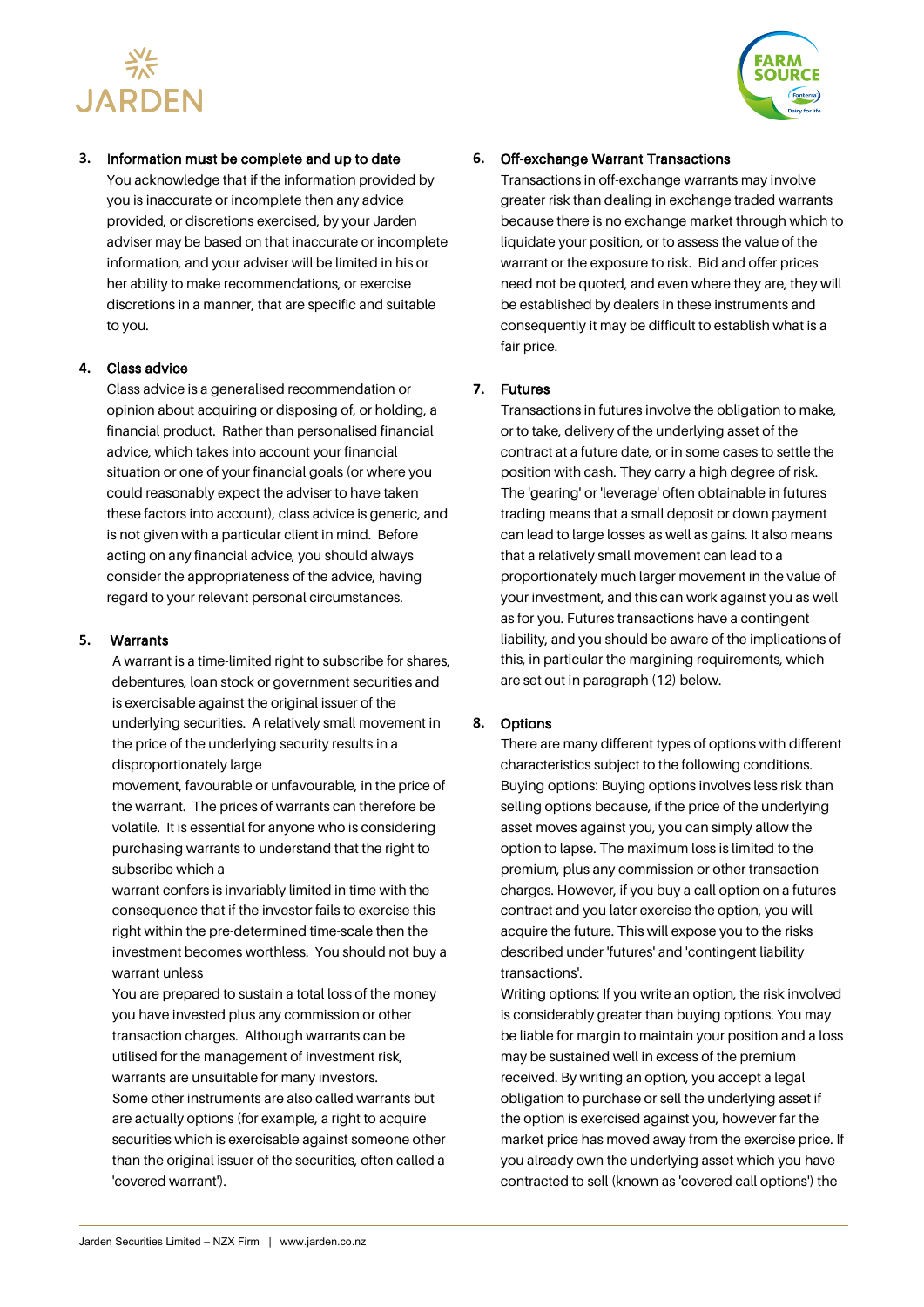



risk is reduced. If you do not own the underlying asset (known as 'uncovered call options') the risk can be unlimited. Only experienced persons should contemplate writing uncovered options, and then only after securing full details of the applicable conditions and potential risk exposure.

Certain options markets operate on a margined basis, under which buyers do not pay the full premium on their option at the time they purchase it. In this situation you may subsequently be called upon to pay margin on the option up to the level of your premium. If you fail to do so as required, your position may be closed or liquidated in the same way as a futures position.

#### **9.** Contracts for differences

Futures and options contracts can also be referred to as a contract for differences. These can be options and futures on a market index, as well as currency and interest rate swaps. However, unlike other futures and options, these contracts can only be settled in cash. Investing in a contract for differences carries the same risks as investing in a future or an option and you should be aware of these as set out in paragraphs (7) and (8) respectively. Transactions in contracts for differences may also have a contingent liability and you should be aware of the implications of this as set out in paragraph (12) below.

#### **10.** Off exchange transactions

It may not always be apparent whether or not a particular derivative is effected on exchange or in an off exchange derivative transaction. Jarden must make it clear to you if you are entering into an off exchange derivative transaction.

While some off-exchange markets are highly liquid, transactions in off-exchange or 'non-transferable' derivatives may involve greater risk than investing in on-exchange derivatives because there is no exchange market on which to close out an open position. It may be impossible to liquidate an existing position, to assess the value of the position arising from an offexchange transaction or to assess the exposure to risk. Bid and offer prices need not be quoted, and, even where they are, they will be established by dealers in these instruments and consequently it may be difficult to establish what is a fair price.

#### **11.** Foreign Markets

Foreign markets will involve different risks from the NZ markets. In some cases the risks will be greater. On

request, Jarden will provide an explanation of the relevant risks and protections (if any) which will operate in any foreign markets, including the extent to which Jarden will accept liability for any default of a foreign firm through whom Jarden deals. The potential for profit or loss from transactions on foreign markets or in foreign denominated contracts will be affected by fluctuations in foreign exchange rates.

#### **12.** Contingent liability Transactions

Contingent liability transactions, which are margined, require you to make a series of payments against the purchase price, instead of paying the whole purchase price immediately.

If you trade in futures, contracts for differences or sell options you may sustain a total loss of the margin you deposit with Jarden to establish or maintain a position. If the market moves against you, you may be called upon to pay substantial additional margin at short notice to maintain the position. If you fail to do so within the time required, your position may be liquidated at a loss and you will be responsible for the resulting deficit.

Even if a transaction is not margined, it may still carry an obligation to make further payments in certain circumstances over and above any amount paid when you entered the contract.

Jarden firm may only carry out margined or contingent liability transactions for you if they are traded on or under the rules of a recognised or designated investment exchange. Contingent liability transactions which are not so traded may expose you to substantially greater risk.

#### **13.** Limited liability Transactions

Before entering into a limited liability transaction, you should obtain from Jarden a formal written statement confirming that the extent of your loss liability on each transaction will be limited to an amount agreed by you prior to entering into the transaction. The amount you can lose in limited liability transactions will be less than in other margined transactions, which have no predetermined loss limit. Nevertheless, even though the extent of loss will be subject to the agreed limit, you may sustain the loss in a relatively short time. Your loss may be limited, but the risk of sustaining a total loss to the amount agreed is substantial.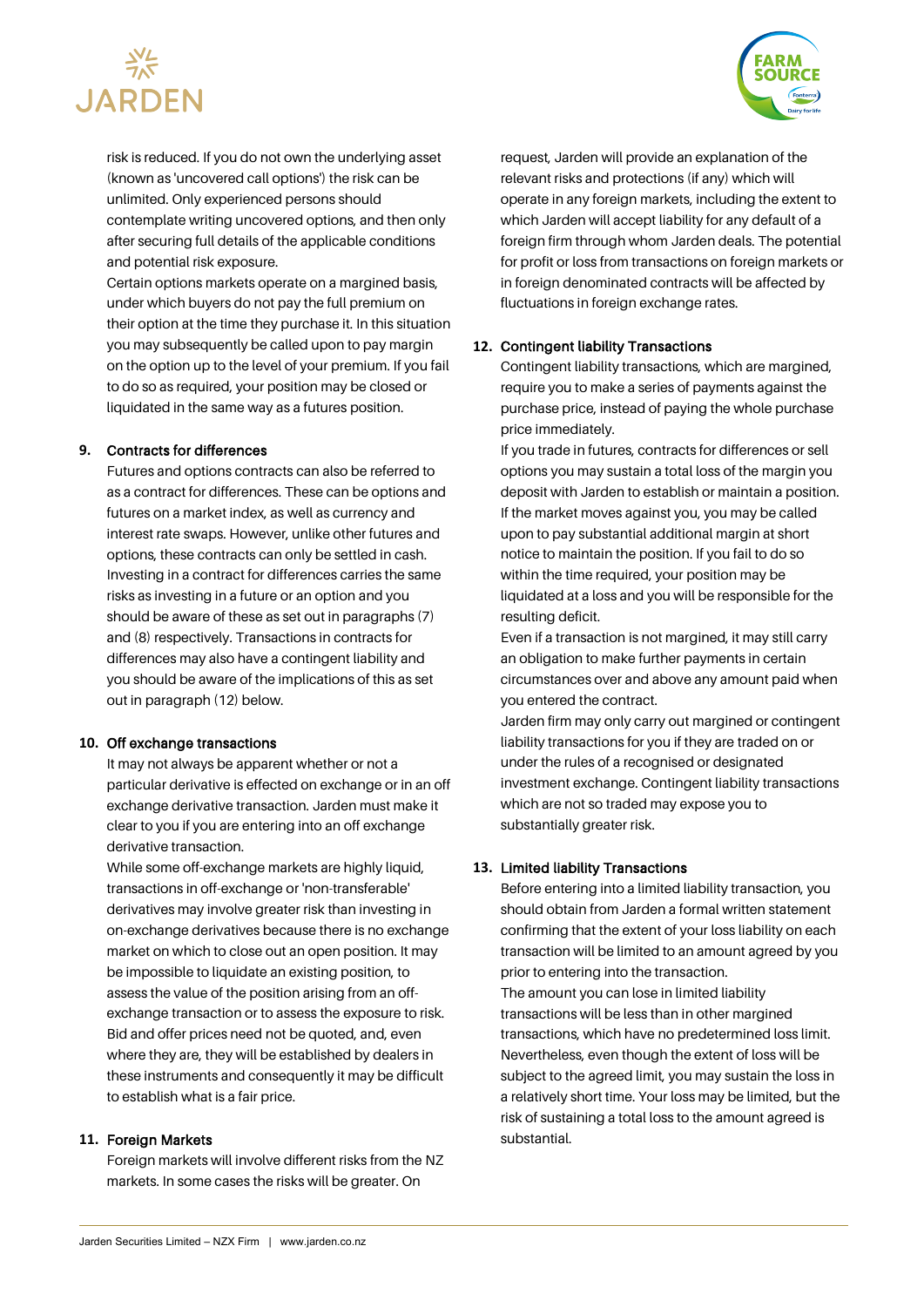



#### **14.** Collateral

If you deposit collateral as security with Jarden, the way in which it will be treated will vary according to the type of transaction and where it is traded. There could be significant differences in the treatment of your collateral depending on whether you are trading on a recognised or designated investment exchange, with the rules of that exchange (and the associated clearing house) applying, or trading off exchange. Deposited collateral may lose its identity as your property once deals on your behalf are undertaken. Even if your dealings should ultimately prove profitable, you may not get back the same assets, which you deposited and may have to accept payment in cash. You should ascertain from Jarden how your collateral would be dealt with.

#### **15.** Commissions

Before you begin to trade; you should obtain details of all commissions and other charges for which you will be liable. If any charges are not expressed in money terms (but, for example, as a percentage of contract value), you should obtain a clear and written explanation, including appropriate examples, to establish what such charges are likely to mean in specific monetary terms. In the case of futures, when commission is charged as a percentage, it will normally be as a percentage of the total contract value, and not simply as a percentage of your initial payment.

#### **16.** Suspension of Trading

Under certain trading conditions it may be difficult to impossible to liquidate a position. This may occur, for example, at times of rapid price movement if the price rises or falls in one trading session to such an extent that under the rules of the relevant exchange trading is suspended or restricted. Placing a stop-loss order will not necessarily limit your losses to the intended amounts, because market conditions may make it impossible to execute such an order at the stipulated price.

#### **17.** Clearing house protections

On many exchanges, the performance of a transaction by Jarden (or third parties with whom Jarden is dealing on your behalf) is 'guaranteed' by the exchange or clearing house. However, this guarantee is unlikely in most circumstances to cover you, the customer, and may not protect you if Jarden or another party defaults on its obligations to you. On request, Jarden will

explain and any protection provided to you under the clearing guarantee applicable to any on-exchange derivatives in which you are dealing. There is normally no clearing house for off-exchange instruments which are not traded under the rules of a recognised or designated investment exchange.

#### **18.** Liquidation of position

Positions may be liquidated or closed out without your consent in the event you fail to meet a margin call. Additionally, the insolvency or default of any broker involved in your transaction may lead to positions being liquidated or closed out without your consent. In certain circumstances, you may not get back the actual assets which you lodged as collateral and you may have to accept any available payment in cash.

#### **19.** Insolvency

Insolvency of or default by Jarden, or that of any other brokers involved with your transaction, may lead to positions being liquidated or closed out without your consent. In certain circumstances, you may not get back the actual assets which you lodged as collateral and you may have to accept any available payments in cash. On request, Jarden will provide an explanation of the extent to which it will accept liability for any insolvency of, or default by, other firms involved with your transactions.

#### **20.** Margin trading: Borrowing Money to pay for Stocks

Margin trading is borrowing money from a margin product provider to buy shares and using your investment as collateral. Investors generally use margin to increase their purchasing power so that they can own more shares without fully paying for them. However, margin exposes investors to the potential for higher losses.

#### **21.** Understand how Margin works

For example, let's say you buy a share for \$50 and the price of the share rises to \$75. If you bought the share in your broker account and paid for it in full, you'll earn a 50 percent return on your investment. But if you bought the share on margin – paying \$25 in cash and borrowing \$25 from a margin product provider – you'll earn a 100 percent return on the money you invested. Of course, you'll still owe the lender \$25 plus interest. The downside to using margin is that if the share price falls, substantial losses can mount quickly. For example, let's say the share you bought for \$50 falls to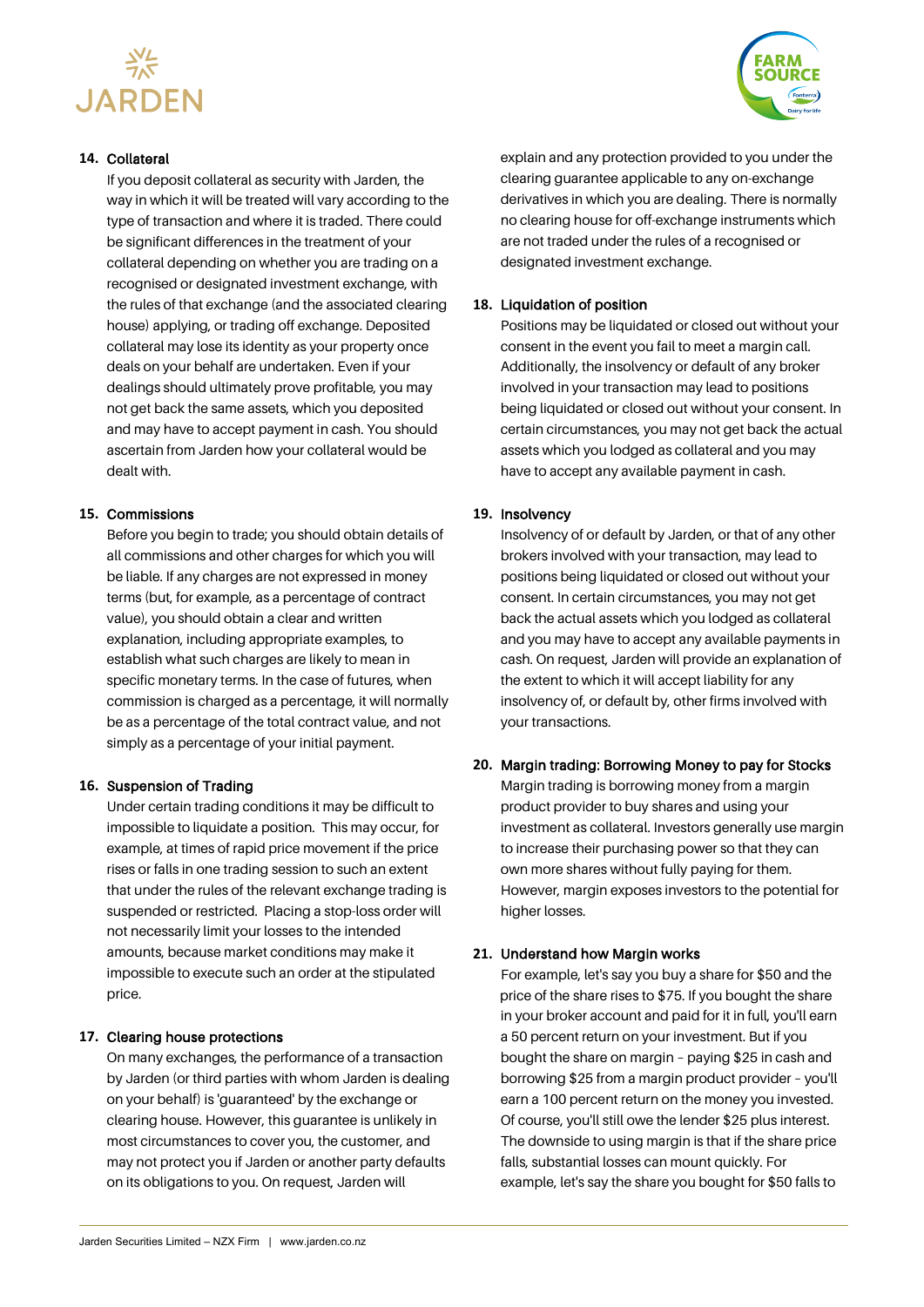



\$25. If you fully paid for the share, you'll lose 50 percent of your money. But if you bought on margin, you'll lose 100 percent, and you still must come up with the interest you owe on the loan.

 In volatile markets, investors who put up an initial margin payment for shares may, from time to time, be required to provide additional cash or securities if the price of the shares falls. You should be aware that the margin trading product provider might be able to sell your securities without notice to you when you don't have sufficient equity in your margin account. Understand that your position may be liquidated at a loss and you will be responsible for paying the resulting deficit.

#### **22.** Recognise the Risks

Margin trading represents a high degree of risk and is not suitable for everyone. Before undertaking transactions using a margin trading facility, you should fully understand that:

- You can lose more money than you have invested;
- You may have to deposit additional cash or securities in your account on short notice to cover market losses;
- You may be forced to sell some or all of your securities when falling share prices reduce the value of your securities; and
- The margin trading product provider may be able to sell some or all of your securities without consulting you to pay off the loan it made to you.
- Be aware of the costs you will be charged on money you borrow from the margin trading product provider and how these costs affect your overall return.

You can protect yourself by knowing how margin trading works and what happens if the price of the shares purchased on margin declines. Know that the product provider charges you interest for borrowing money and how that will affect the total return on your investments.

#### **23.** Read your Margin Agreement

To open a margin trading facility, the product provider is required to obtain your signature. You are cautioned to carefully review the agreement, and to seek advice if you don't understand it, before you sign it. As with most loans, the margin agreement explains the terms and conditions of the margin account. The agreement describes how the interest on the loan is calculated, how you are responsible for repaying the loan, how the securities you purchase serve as

collateral for the loan and the risk factors. Carefully review the agreement to determine what notice, if any, the product provider must give you before selling your securities to repay the money you have borrowed.

#### **24.** Understand Margin Calls

If your margin account has a shortfall (i.e. the loan balance is not covered by the value of cash and/or securities held as security against the loan) the product provider will make a margin call on you to deposit more cash or securities into your account. If you are unable to meet the margin call, the product provider may enforce the margin call and sell your securities to increase the equity in your account up to or above the level required.

#### **25.** Non-readily Realisable Investments

Transactions in non-readily realizable investments or complex investments entail a high degree of investment risk. You may have difficulty selling these investments at a reasonable price and in some circumstances it may be difficult to sell at any price. Do not invest in these unless you have carefully thought about whether you can afford to and whether they are right for you.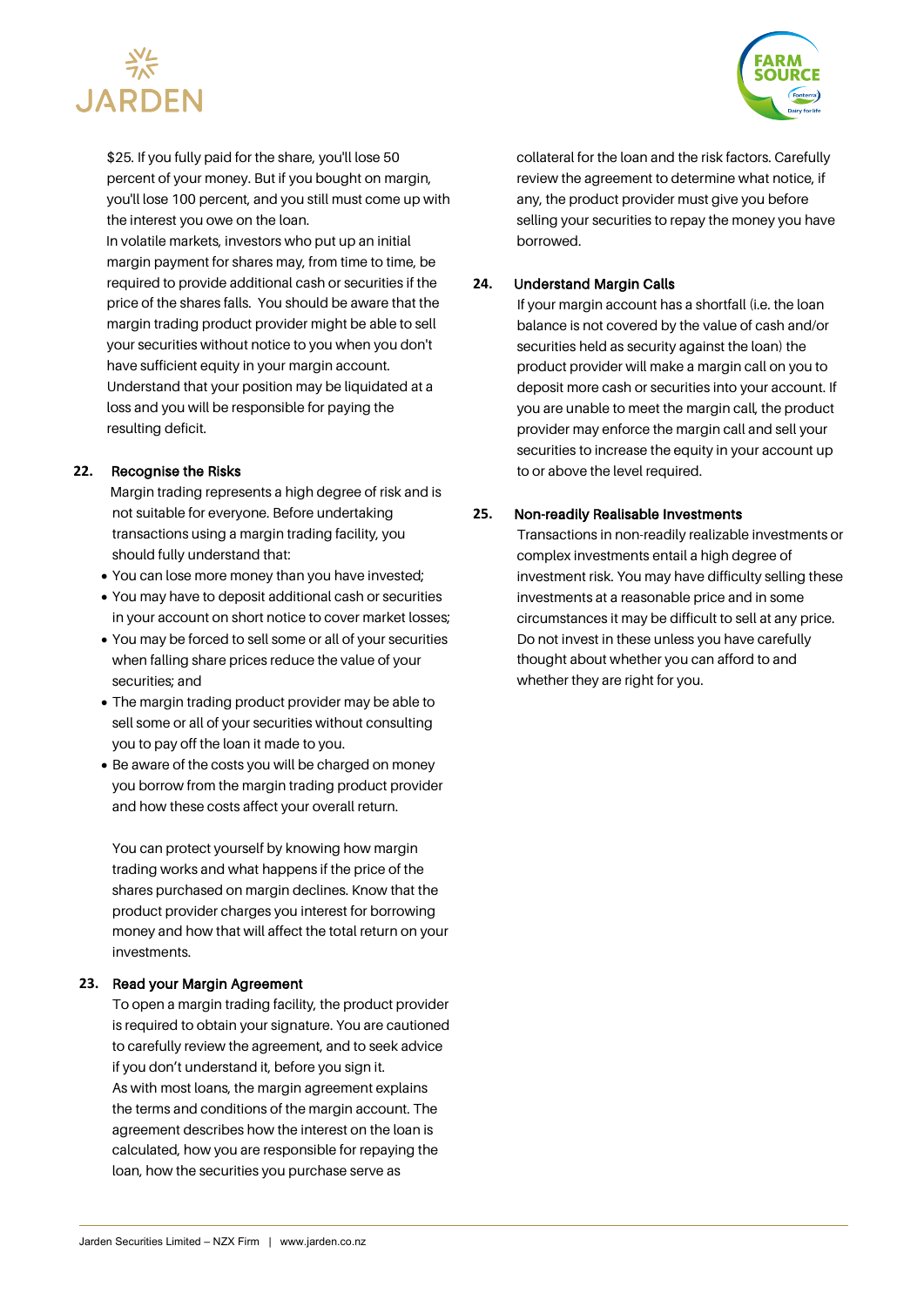



#### Appendix II

#### Foreign Exchange Services

Jarden agrees to enter into transactions with you, involving the purchase and sale of spot and forward foreign exchange contracts and options (collectively referred to as

"Forex Contracts") under this Appendix in accordance with your instructions or those of an Authorised Person. Jarden may also arrange Forex Contracts for you with counterparty institutions.

#### It is agreed:

#### **1.** Definitions:

- 1.1. In this Appendix:
	- "Account" means your Foreign Exchange Account and Margin Account.

"Additional Margin Deposit" means any additional amount or securities called by Jarden and to be paid or deposited by you under clause 14.3.

"Client Funds Account" means an existing client funds account that we have established for you under the Agreement, and may include a cash management account and/or a custody holdings account.

"Close Out" means, in relation to a Position, entering into arrangements to reverse the effect of the Position (in whole or in part), in accordance with clause 17 and "Closing Out" and "Closed Out" have corresponding meanings.

"Default Event" means any one of the events referred to in clause 18.

"Foreign Exchange Account" means the foreign exchange account established by Jarden for you under clause 10 and may include your Jarden securities transaction account.

"Insolvent" means insolvent, bankrupt, in liquidation, receivership, voluntary administration or statutory management, under administration or reconstruction or reorganisation (by way of voluntary arrangement, scheme of arrangement or otherwise), subject to an administrator, administrative receiver or similar official in respect of any assets, struck off or removed from the register of companies under the Companies Act 1993, wound up, dissolved, subject to a moratorium declared in respect of any indebtedness or any assignment for the benefit of creditors or subject to any arrangement or compromise with creditors, and "Insolvency" has a corresponding meaning.

"Margin Account" means the margin account established by Jarden for you under clause 10, or, where no such account is established, means your Client Funds Account (as the case may be).

"Margin Deposit" means the amount of cash in cleared funds and/or unencumbered approved securities required to be deposited and maintained with Jarden pursuant to clause 14, and includes any Additional Margin Deposit.

"Realised Loss" and "Realised Profit" have the meanings given to them in clause 16.

#### **2.** Entry into Forex Contracts

- 2.1. This Appendix will govern Forex Contracts that Jarden agrees to enter into with you from time to time in accordance with your oral or written instructions or those of an Authorised Person.
- 2.2. Jarden is also authorised to arrange the purchase and sale of Forex Contracts on your behalf in accordance with your oral or written instructions or those of an Authorised Person.
- 2.3. The Agreement, this Appendix and each Forex Contract that Jarden agrees to enter into with you or which Jarden arranges on your behalf from time to time pursuant to clauses 2.1 or 2.2 (as the case may be) will together form a single agreement.

#### **3.** Important Risk Disclosure Statement

This brief risk disclosure statement does not disclose all of the risks and other significant aspects of undertaking foreign exchange currency transactions. Forex Contracts can involve a high degree of risk and result in loss, including the risk of loss of your entire Margin Deposit. Exposure to risk includes, but is not limited to, changes in political conditions, economic factors, prevailing market conditions and movements, acts of nature and other factors. The profit or loss in Forex Contracts will be affected by fluctuations in currency rates where there is a need to convert from the currency of denomination of the contract to another currency. All transactions and all fluctuations in the market prices of Forex Contracts (including Realised Profits and Realised Losses) are at your sole risk and you shall be solely liable under all circumstances. In light of the risks, you should undertake such transactions only if you understand the nature of the contracts (and contractual relationships) into which you are entering and the extent of your exposure to risk, including the risk of losses in excess of any margin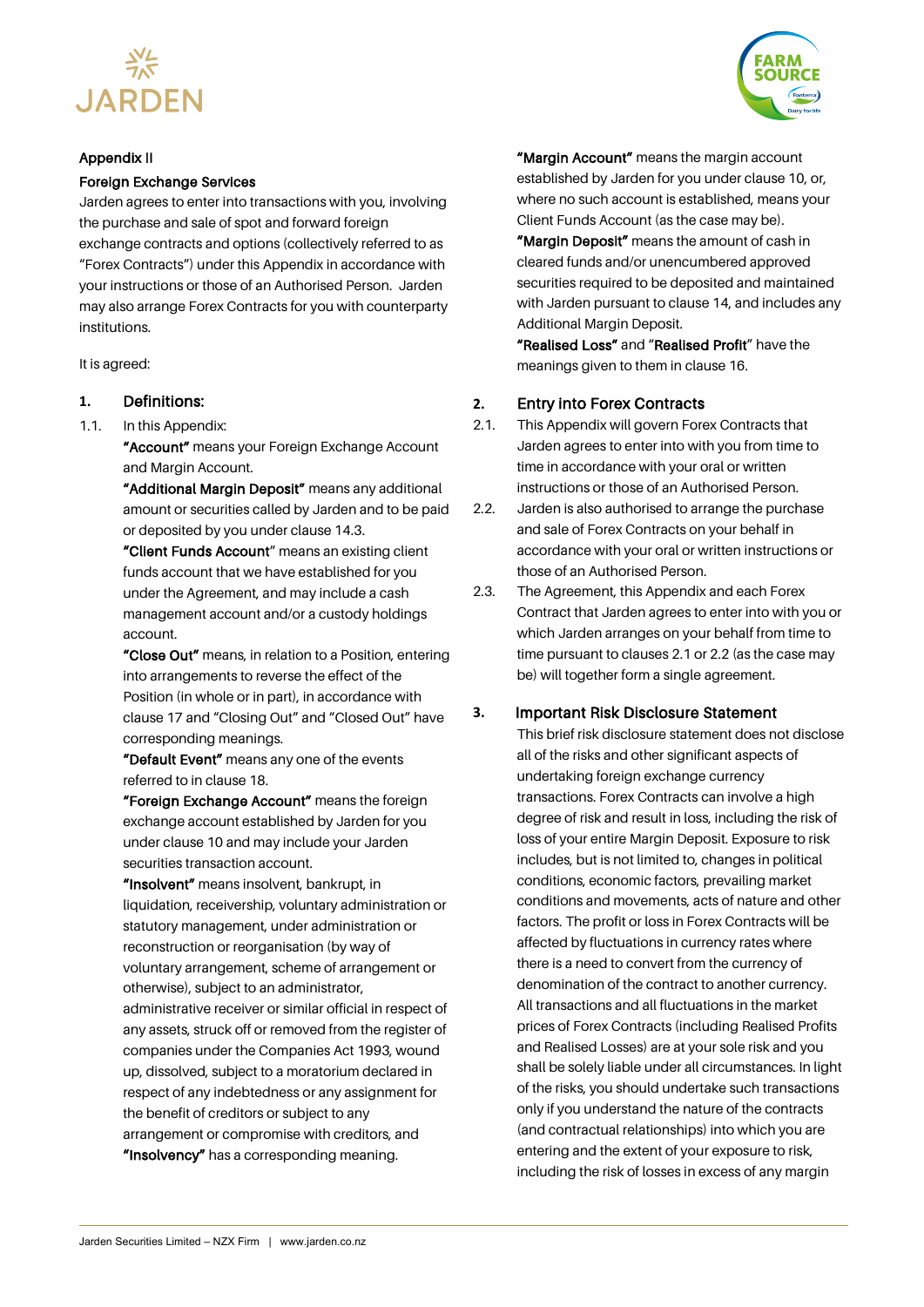

or funds deposited. You should carefully consider whether trading is appropriate for you in light of your experience, objectives, financial resources and other relevant circumstances. You should not undertake Forex Contracts unless you are financially able to sustain any losses. By requesting Foreign Exchange Services from Jarden, you warrant that you are willing and financially able to sustain any losses and that Jarden is not responsible for the obligations of any persons with whom your Forex Contracts are affected.

#### **4.** Information and recommendations

- 4.1. You agree and acknowledge that:
- (a) guarantees of profit or freedom from loss are unable to be provided in respect of foreign exchange currency transactions and foreign exchange trading;
- (b) you have received no such guarantees of profit or freedom from loss from Jarden or from any of its officers, directors, employees, affiliates, associates, partners, agents or representatives, and that you have not requested Foreign Exchange Services in consideration of or in reliance upon any such guarantees or similar representations;
- (c) in entering into each Position you will rely only upon your judgement;
- (d) any trading and/or market recommendations and/or information communicated to you by Jarden or by any of its officers, directors, employees, affiliates, associates, partners, agents or representatives, does not constitute an offer to sell or the solicitation of an offer to buy any Forex Contract;
- (e) any such trading and/or market recommendations and/or information, although based upon information obtained from sources believed by Jarden to be reliable, may be based solely on a broker's opinion and that such recommendations and/or information may be incomplete and may be unverified. Neither Jarden nor any of its officers, directors, employees, affiliates, associates, partners, agents or representatives makes or gives any representation, warranty or guarantee, express or implied, as to, and shall not be responsible for, the accuracy or completeness of any trading and/or market recommendations and/or information communicated to you by Jarden or by any of its officers, directors, employees, affiliates, associates, partners, agents or representatives;
- (f) you will not hold Jarden or any of its officers, directors, employees, affiliates, associates, partners,



- (g) Jarden and/or its officers, directors, employees, affiliates, associates, partners, agents or representatives may have a position in or may intend to buy or sell currencies, which are the subject of trading and/or market recommendations furnished to you, and that the market position of Jarden or any such officer, director, affiliate, associate, partner, agent or representative may not be consistent with the recommendations furnished to you by Jarden or by any of its officers, directors, employees, affiliates, associates, partners, agents or representatives; and
- (h) Neither Jarden nor any of its officers, directors, employees, affiliates, associates, partners, agents or representatives makes any representations concerning the tax implications or treatment of Forex Contracts.
- 4.2. You will provide us with such information as we may reasonably require from time to time in connection with Foreign Exchange Services and in connection with the rights and obligations of you and us under this Appendix.

## **5.** Effect of 'Leverage' or 'Gearing'

Transactions in Forex Contracts carry a high degree of risk. Trading on margin or deposit is one of the riskiest forms of investments because the amount of any initial margin or deposit required relative to the value of the Forex Contract is generally small so that transactions are 'leveraged' or 'geared'. A relatively small market movement will have a proportionately larger impact on the funds or securities you have deposited by way of a Margin Deposit or will have to deposit under this Appendix; this may work against you as well as for you. You may sustain a total loss of initial margin funds or securities and any additional funds or securities deposited with Jarden to maintain your Position. If the market moves against your Position or margin levels are increased, you may be called upon to maintain your Position. If the market moves against your Position or margin levels are increased, you may be called upon to pay substantial additional funds or deposit a substantial amount of additional securities by way of an

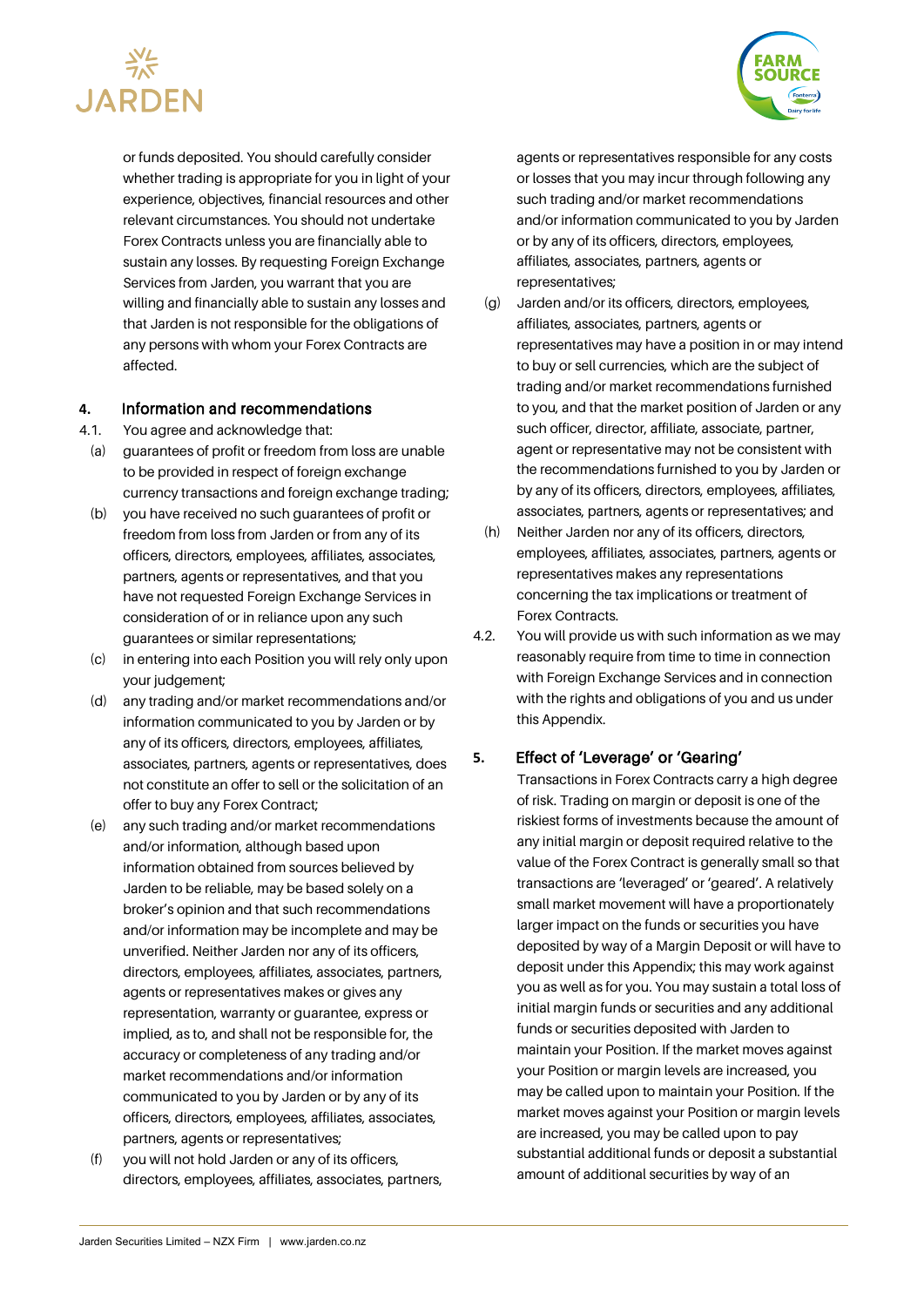



Additional Margin Deposit on short notice to maintain your Position. If you fail to comply with a request for additional funds or additional securities within the time prescribed, your Position may be liquidated at a loss in accordance with this Appendix.

## **6.** Terms and conditions of Contracts

You should understand the terms and conditions of the specific currencies which you are trading and associated obligations (e.g. the circumstances under which you may become obligated to make or take delivery of the full currency value).

## **7.** Suspension or restriction of trading and pricing relationships

You acknowledge and accept that market conditions (e.g. illiquidity) and/or the operation of the rules of certain markets (e.g. suspension of trading in any currency because of price limits, government intervention or "circuit breakers") may increase the risk of loss by making it difficult or impossible to effect transactions or liquidate/offset positions.

## **8.** Commission and other charges

Before you begin to trade, you should obtain a clear explanation of all commissions, fees, mark-ups, markdowns, rollovers, interest rate differential and other charges for which you will be liable. These charges will affect your Realised Profit (if any) or increase your Realised Loss.

#### **9.** Transactions in other Jurisdictions

Transactions in currencies of other countries in other jurisdictions, including markets formally linked to a domestic market, may expose you to additional risk. Such markets may be subject to regulation which may offer different or diminished investor protection. Before you trade you should inquire about any rules relevant to your particular transactions. Your local regulatory authority will be unable to compel the enforcement of the rules of regulatory authorities or markets in other jurisdictions where your transactions have been effected. You should seek independent advice regarding the types of redress available in both your home jurisdiction and other relevant jurisdictions before you start to trade.

## **10.** Establishment of Accounts

- 10.1. When you request Foreign Exchange Services (and Jarden agrees to provide those Services to you) in accordance with the Agreement and this Appendix, we shall establish a Foreign Exchange Account in your name. We may also, at our sole discretion, establish a Margin Account in your name, separate from any existing client funds account that you already have with us.
- 10.2. All moneys deposited to the credit of your Accounts shall be held by Jarden on trust for you, and shall be paid into a segregated bank account established and maintained by us with our bank. Funds in this bank account may not be combined with funds belonging to Jarden or other parties and the funds in the bank account will not be used by us other than for the purposes set out in this Appendix or Agreement. For the avoidance of doubt, brokerage, commissions and other charges payable to us may be deducted by us from your Accounts in accordance with the NZX Participant Rules.
- 10.3. You shall not be entitled to interest on the credit balance of your Foreign Exchange Account. Unless otherwise agreed with Jarden, where your Margin Account is not your Client Funds Account, your Margin Account will not accrue interest. We may retain any interest paid by our bank on the credit balance of your Foreign Exchange Account or (where applicable) your Margin Account, absolutely and for our own benefit.
- 10.4. We may split your Accounts into different subaccounts denominated in different currencies and references in this Appendix to your Accounts shall be taken to include references to all such subaccounts or the relevant sub-accounts (as the case requires).
- 10.5. In accordance with New Zealand law, the NZX Participant Rules and the New Zealand Clearing Limited Clearing and Settlement Rules, our accounting records contain entries from day to day of all receipts and disbursements of client funds received and paid by us. Your access to these accounting records is not considered necessary as we fully disclose our obligations to you in various documents including account statements and contract notes. Our accounting records are audited by external qualified auditors within the meaning of Section 461E of the Financial Markets Conduct Act 2013.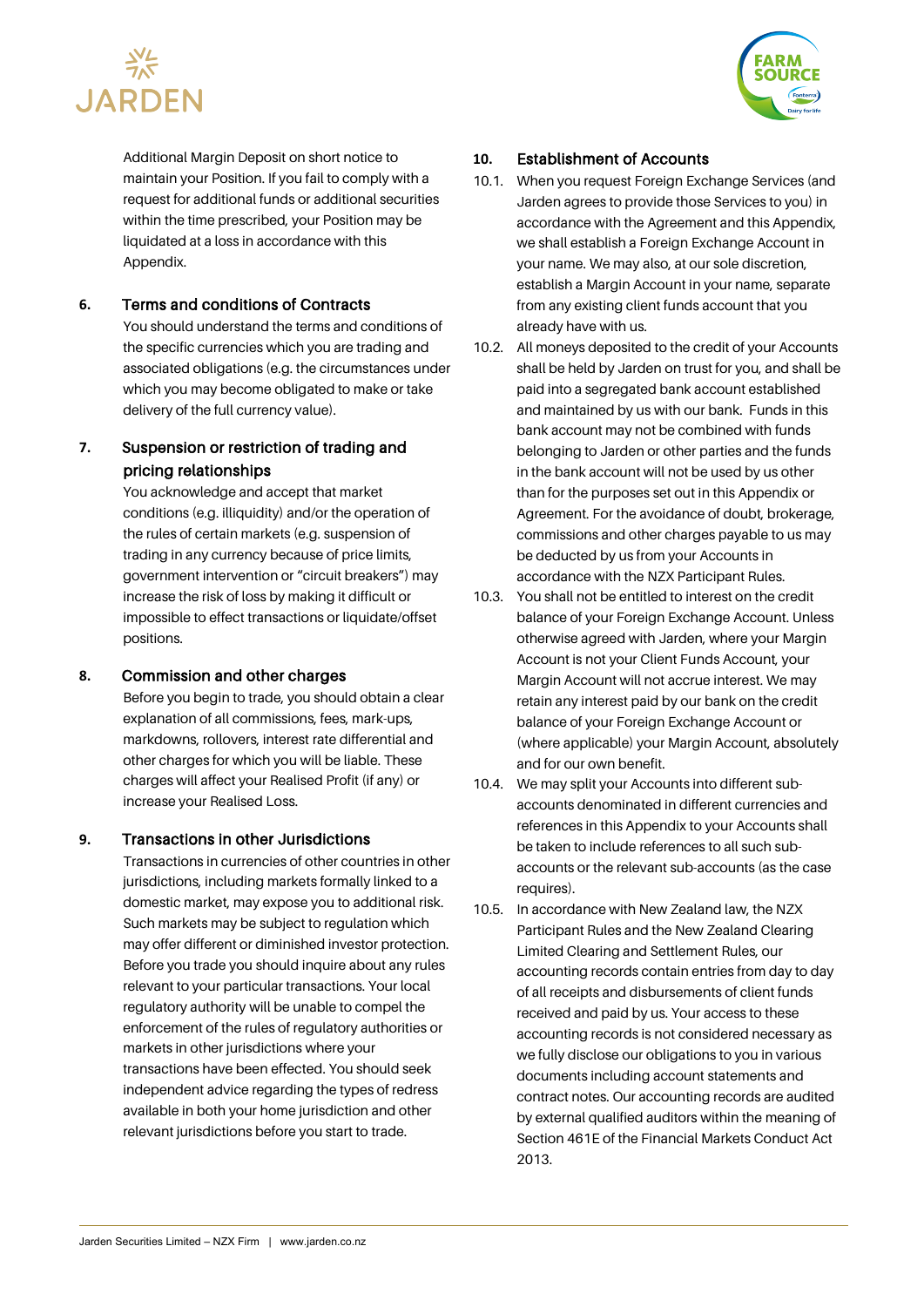



10.6. You will provide us with such information in connection with your Accounts (including details of any person who has any interest in the Accounts and/or amounts standing to the credit of, or securities deposited in, the Accounts) as we may require from time to time.

#### **11.** Entry into Positions

- 11.1. You may request Jarden, whether in writing or otherwise, on any Business Day to enter into a Position with you, or, where applicable, arrange the entry into a Position on your behalf. If Jarden agrees to enter into any such Position, Jarden will:
- (a) transfer the Margin Deposit (if any) required under clause 15 from your Margin Account to your Foreign Exchange Account;
- (b) where applicable, on your behalf, arrange the purchase or sale of a Forex Contract with a counterparty institution in accordance with your request; and
- (c) forward to you a copy of the relevant Forex Contract transaction confirmation report confirming the details of the Forex Contract transaction entered into.
- 11.2. Where Jarden agrees to enter into a Position with you, or arranges a Position on your behalf, you will be legally bound by the Forex Contract from the time the Forex Contract is agreed between you and us, notwithstanding there being no written confirmation of the terms of the Forex Contract.
- 11.3. You agree and acknowledge that Jarden may assign, transfer or grant a security interest over any Position arranged for you to any party.
- 11.4. You agree and acknowledge that you may not assign, transfer, declare any trust over, or grant any mortgage, charge, lien, security interest or other encumbrance over any Position without our prior written consent.

#### **12.** Acknowledgements

- 12.1. In connection with opening an Account to purchase and/or sell Forex Contracts entered into with, or arranged by, Jarden, you acknowledge that you have been advised of and understand the following factors concerning Forex Contracts.
- 12.2. Foreign exchange is not traded on a regulated exchange. Where the Forex Contract has been arranged by Jarden, Jarden has used reasonable endeavours to deal with reputable credit worthy institutions/clearing houses. However, there are no

guarantees as to the credit worthiness of the counterparty in respect of your Position. Also, there may be certain cases in which trading liquidity decreases causing trading in a certain currency to cease, thereby preventing the liquidation of an adverse Position which may result in a substantial financial loss.

- 12.3. Trading in foreign exchange is suitable only for those sophisticated institutions or sophisticated participants financially able to withstand losses which may equal or exceed the value of margins or deposits.
- 12.4. That you have undertaken your own decision to enter into Forex Contracts.
- 12.5. The policies of Jarden (and, where applicable, the policies of those institutions/clearing houses through which trades are arranged and executed) may require that additional funds be provided to properly margin your Account and that you are obligated to immediately meet such margin requirements when required to do so by Jarden or the relevant institution/clearing house. Failure to meet margin calls may result in the liquidation of any open Positions with a resultant loss.
- 12.6. You understand that you must carefully review the Forex Contract transaction confirmation reports relating to your trading provided to you by Jarden. Except where otherwise agreed to by Jarden in writing, all Forex Contract transaction confirmation reports will be deemed final within twenty-four (24) hours and all statements of account will be deemed final within one (1) day, unless you make a written objection to these reports within this 24 hour period of time to Jarden at its principal place of business.

#### **13.** Governmental and Market System Rules

All transactions under Appendix shall be subject to the constitution, by-laws, rules, regulations, customs, usage, rulings and interpretations of any counterparty institution or any market (and its clearing organisation, if any) where executed and to all applicable laws and regulations. If any statute shall hereafter be enacted or any rule or regulation shall hereafter be adopted by any governmental authority, or a contract market or clearing organisation which shall be binding upon Jarden and shall affect in any manner or be inconsistent with any of the provisions hereof, the affected provisions of this Appendix shall be deemed modified or superseded, as the case may be by the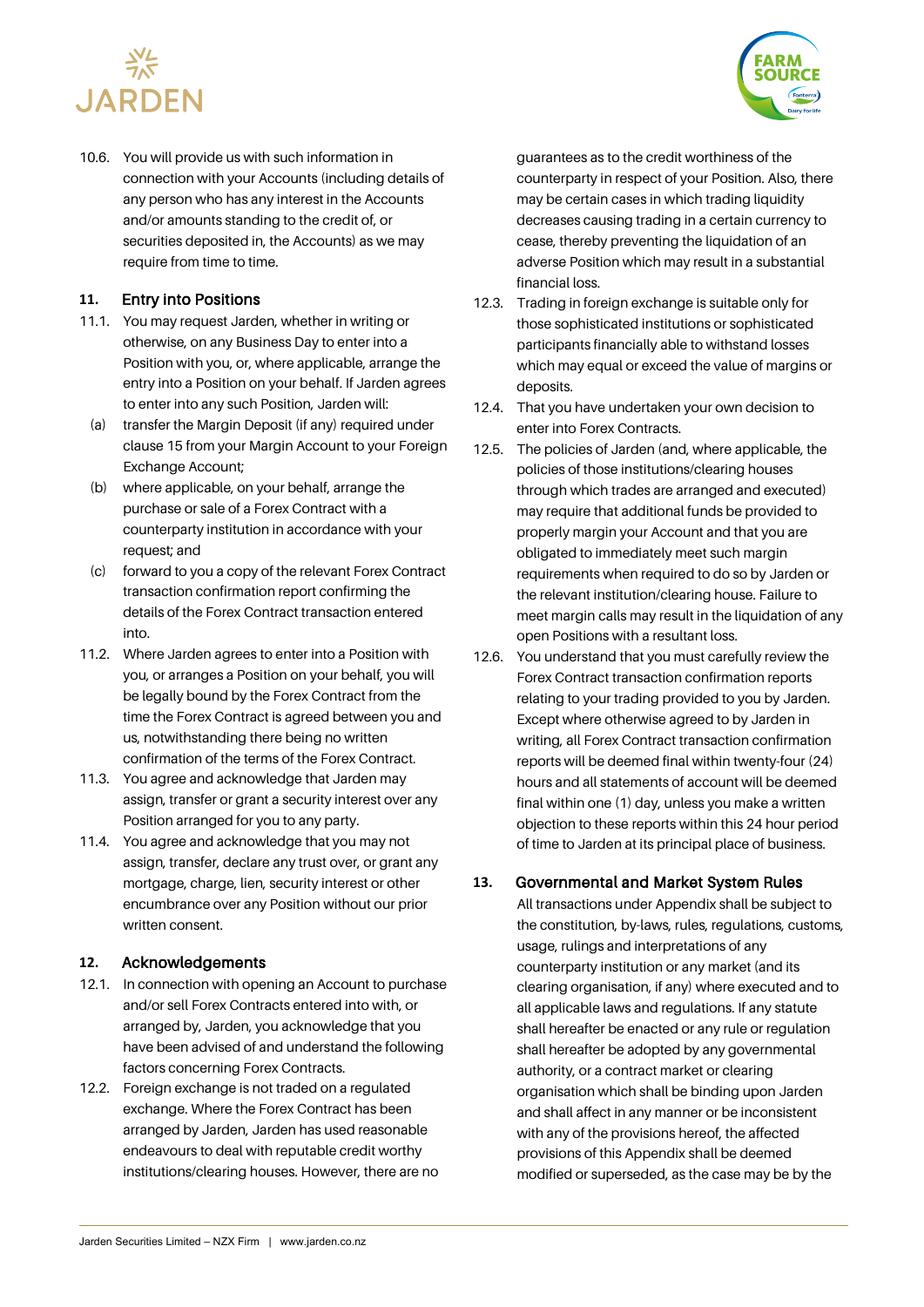



applicable provisions of such statute, rule or regulation, and all other provisions of this Appendix and provisions so modified shall in all respects continue in full force and effect. You acknowledge that all transactions under this Appendix are subject to the aforementioned regulatory requirements and you shall not thereby be given any independent legal or contractual rights with respect to such requirements.

#### **14.** Margin Deposit Requirements

- 14.1. You acknowledge that at the time you request Jarden to enter into, or arrange, a Position there must be sufficient cleared funds or unencumbered securities credited to your Margin Account, and maintained in your Margin Account as long as such a Position is outstanding, to meet any margin requirements in respect of any Forex Contract that Jarden may, in its sole discretion, require from time to time.
- 14.2. Securities may only be used to meet margin requirements if they are expressly approved by Jarden in writing to be used for such purpose. Any approval will be subject to such conditions as Jarden may, in its sole discretion, require from time to time, including, without limitation, granting a security interest over such securities on such terms as Jarden may require in its sole discretion.
- 14.3. Jarden may change margin requirements at any time. You agree to deposit such Additional Margin Deposit into your Margin Account when and as required by Jarden and will promptly meet all margin calls. This right is entirely at our discretion and is unfettered. If we make a call for an Additional Margin Deposit you must pay the amount of the Additional Margin Deposit in cleared funds (in the case of cash) or deposit unencumbered approved securities in an amount equal to the Additional Margin Deposit (in the case of securities) in the time frame stipulated by us. The time frame within which the Additional Margin Deposit is to be paid will generally be within 24 hours of the call being made. You accept that because of the potential volatility of Forex Contracts, Jarden could make calls for an Additional Margin Deposit at short notice or intraday.
- 14.4. Any decision by Jarden as to the amount and the time for payment of a call for a Margin Deposit shall be final and binding on you.
- 14.5. If we make a call for an Additional Margin Deposit, you acknowledge that we may refuse any request by you to enter into any further Position (other than to Close Out an existing Position) until we have confirmed receipt of the Additional Margin Deposit in cleared funds or as unencumbered securities (as the case may be) within the time frame stipulated by us.
- 14.6. You may not withdraw from your Margin Account all, or any part, of a Margin Deposit paid in or deposited in respect of a Position until the Position has been Closed Out and all your obligations in respect of that Position have been satisfied in full.
- 14.7. You acknowledge and agree that Jarden has the right at any time to withdraw from your Margin Account, and hold for its own account, all, or any part, of a Margin Deposit paid or deposited in respect of a Position in an amount equal to any amount owed by you to us in respect of such Position under this Appendix, and Jarden is hereby directed by you to make such withdraws. You also acknowledge and agree that Jarden may set-off such withdrawn amount against the amount owed by you to us in respect of such Position under this Appendix.
- 14.8. You acknowledge and agree that Jarden has the right at any time to withdraw from your Margin Account, all, or any part of, a Margin Deposit paid or deposited in respect of a Position, and forward that amount to a counterparty or a third party clearer, to be held by such counterparty or third party clearer to their own account, and Jarden is hereby directed by you to make such withdraws.
- 14.9. Jarden may at any time proceed to liquidate your Accounts in accordance with clause 18 and any failure by us to enforce our rights hereunder shall not be deemed a waiver by Jarden to enforce its rights thereafter.
- 14.10. Jarden retains the right to limit the amount and/or total number of open Positions which you may acquire or maintain. Jarden will attempt to enter into, or arrange (as the case may be), all transactions which it may, in its sole discretion, choose to accept in accordance with your instructions. However, Jarden reserves the right to not enter into, or arrange (as the case may be), any Position. Jarden shall not be responsible for any loss or damage caused, directly or indirectly, by (i) Jarden exercising its right referred to above or (ii) any events, actions or omissions beyond the control of Jarden including,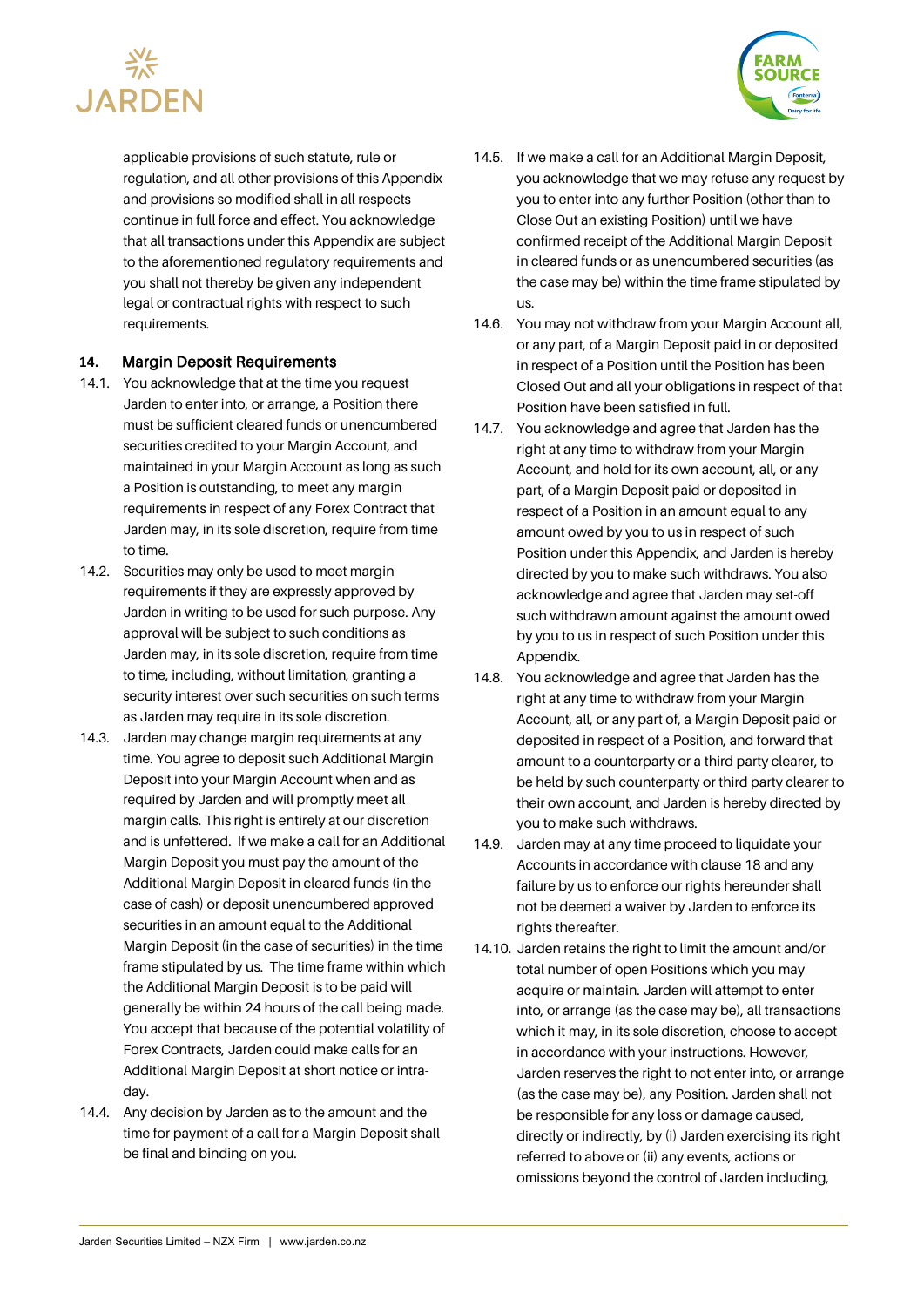



without limitation, loss or damage resulting, directly or indirectly, from any delays or inaccuracies in the transmission of details about any transactions and/or information due to a breakdown in or failure of any transmission or communication facilities.

14.11. You agree to advise Jarden from time to time of a phone number or numbers at or through which you may be contacted twenty four hours per Business Day so that we can notify you that we are calling for a Margin Deposit under clause 14.

#### **15.** Rollovers and Delivery

- 15.1. With respect to Forex Contracts, where applicable, you agree to instruct Jarden as to the offset or rollover of a Position. Except as provided herein, during the term of the Position, you shall give Jarden instructions for rolling the Position no later than two hours prior to the settlement of trading in the Forex Contract on the day that you intend to rollover a Position. In addition, by noon of the Business Day before the settlement date of the Forex Contract, you shall instruct Jarden whether to arrange the delivery, offset or rollover of the Position. In the absence of timely instructions from you, Jarden is authorised, at Jarden's absolute discretion, to arrange the delivery, rollover or offset all or any portion of the Positions in your Account(s) and at your risk. Where applicable, your Account(s) shall be charged commissions, at broker's rates, and other associated costs upon the rollover or offset of a Position.
- 15.2. Unless a Forex Contract is expressly designated for physical delivery, all Forex Contracts shall be cash settled only.

#### **16.** Close out of Positions

- 16.1. You may instruct Jarden to Close Out a Position at any time during a Business Day.
- 16.2. Where Jarden Closes Out a Position under clause 16.1, the difference (if any) between the net proceeds received from entering the Position and the net cost of Closing Out the Position (including, without limitation, the cost of arranging the transaction) if positive shall be a "Realised Profit" and, if negative, shall be a "Realised Loss".
- 16.3. The Closing Out of a Position in accordance with this clause shall constitute a complete discharge of all obligations of Jarden and you in relation to that Position so that the only obligations that continue in

respect of the Position are those provided for in clauses 17 and 21.

16.4. You acknowledge that if you give Jarden standing instructions to enter into, or Close Out, a Position when a particular price level is reached in the market, the price at which the Position is entered into, or Closed Out at, might not be that exact price.

## **17.** Settlement of Closed Out Positions

- 17.1. When a Position is Closed Out which:
- (a) results in a Realised Profit, the Realised Profit will appear as a credit balance in your Foreign Exchange Account; or
- (b) results in a Realised Loss, you must pay to Jarden an amount equal to the amount of the Realised Loss in cleared funds within the time frame advised (which we expect will be one Business Day but may be a shorter period if we consider, at our absolute discretion, payment is required earlier).
- 17.2. If you request payment of any money owed to you because of there being a Realised Profit, we will withdraw that money from your Foreign Exchange Account and pay it to you by direct credit to your Margin Account (or such other account as you may notify us in writing) or in such other manner as may be agreed between Jarden and you. If you do not request payment of any money so owed to you, it will be retained in your Foreign Exchange Account.
- 17.3. Jarden will set-off any money owed to you under this clause 17 against any money owed by you under this clause 17. Where such a set-off is made, references in this clause to Realised Profit or Realised Loss shall be read as including the net amount of Realised Profit or Realised Loss (as the case may be) remaining after the set-off.
- 17.4. Notwithstanding, and in addition to, clause 17.3 above, you acknowledge and agree that where Jarden owes money to you under this clause 17, we may set off that money against any amounts owed by you to us under any Agreement, at our sole discretion whether before or after exercising any right of set off under clause 17.3.

#### **18.** Default Events

- 18.1. It is a Default Event, whether or not it is within your control, if:
	- (a) any moneys owing by you to Jarden under this Appendix are not duly and punctually paid to Jarden or satisfied as and when they become due;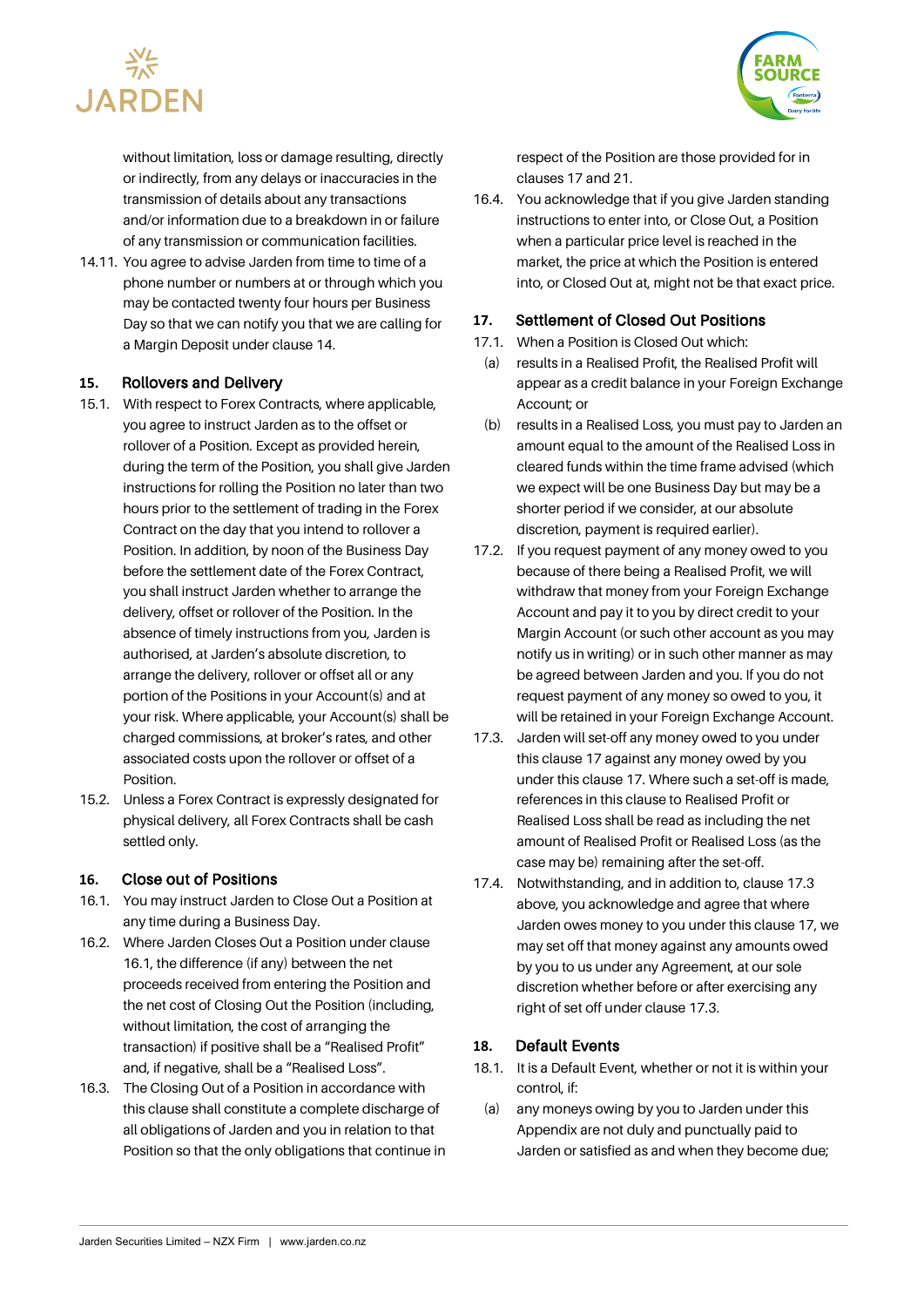



- (b) insufficient Margin Deposit is provided to Jarden, or Jarden's determination that any margin deposited in respect of any Position is inadequate, regardless of current market quotations, to secure the Account and/or Position;
- (c) you fail to duly and punctually perform and observe any other obligation under this Appendix or any other agreement with Jarden;
- (d) any representation made by you or on your behalf ceases to be correct or becomes misleading, in either case, in any material particular;
- (e) any Account or Margin Deposit is, or becomes, subject to any mortgage, charge, lien, security interest or other encumbrance without the prior written consent of Jarden;
- (f) you are or are presumed or deemed to be unable, or admit an inability, to pay your debts as they fall due, stop payment of your debts or cease or threaten to cease carrying on business;
- (g) you become Insolvent or any step is taken with a view to making you Insolvent;
- (h) you become of unsound mind or die;
- (i) any security interest binding on you or your assets becomes enforceable and the holder of the security interest takes steps to enforce its security;
- (j) any indebtedness of you becomes immediately due and payable, or capable of being declared due and payable, prior to its stated maturity, by reason of your or any other person's default;
- (k) you become subject to a recommendation by the Securities Commission or the Reserve Bank of New Zealand to the relevant Minister supporting the appointment of a statutory manager;
- (l) any expropriation, attachment, sequestration, distress or execution affects any of your assets;
- (m) it becomes unlawful for you to perform any of your obligations under this Appendix, or you repudiate this Appendix, or any provision of this Appendix is or becomes or is claimed by you to be wholly or partially invalid, void, voidable, or unenforceable in any material respect;
- (n) in the absence of you making alternative arrangements acceptable to Jarden, you are not contactable by telephone by us within any consecutive period of four (4) hours, in order for us to obtain instructions with respect to a Position;
- (o) in our opinion there are grounds for believing you will not honour your obligations under this Appendix or in respect of any Position;
- (p) in our opinion there has been or will be a significant movement in either the value of any Position entered into by you or securities prices generally; or
- (q) in our opinion any counterparty bank and/or clearing house exercises its rights under Jarden's arrangements with it in such a manner that is or could be detrimental to us.

## **19.** Action following a Default Event

- 19.1. On or at any time after a Default Event occurs, without prejudice to any other rights Jarden may have, we have the right or power (but not the obligation) in our discretion and without notice to you, to do any one or more of the following:
	- (a) to terminate this Appendix in accordance with clause 25;
	- (b) subject to any written instructions from you issued prior to the date of termination requiring us to Close Out all existing Positions within 2 Business Days of the date of termination, Close Out all or any Positions; and
	- (c) take any other action which we consider reasonable in the circumstances.
- 19.2. After a Default Event has occurred Jarden is entitled to set-off any amount owed by Jarden to you under the Agreement (including any amount in any Account held on trust for you) against any amount owed by you to Jarden (whether or not owed under this Appendix). Accordingly, you acknowledge and agree that after a Default Event has occurred Jarden has the right at any time to withdraw from any Account, and hold for its own account, an amount equal to any amount owed by you to us (whether or not owed under this Appendix), and Jarden is hereby directed by you to make such withdraws. This clause does not have any effect on other rights of set-off we may have.
- 19.3. Jarden will not lose any of our rights under this clause 19 by reason of any delay in exercising the right and if we do exercise any such right we may do so at any time and in any manner.
- 19.4. Where Jarden exercises its right to Close Out a Position, the Closing Out will be effected on your authority now given and at your risk and expense and in your name, in accordance with clauses 16 and 17 as if you had instructed Jarden to Close Out the Position on the date that we exercise our right.
- 19.5. Where Jarden exercises its right under this clause 19 to Close Out a Position, Jarden shall be entitled to debit from your Accounts (in such order as we in our